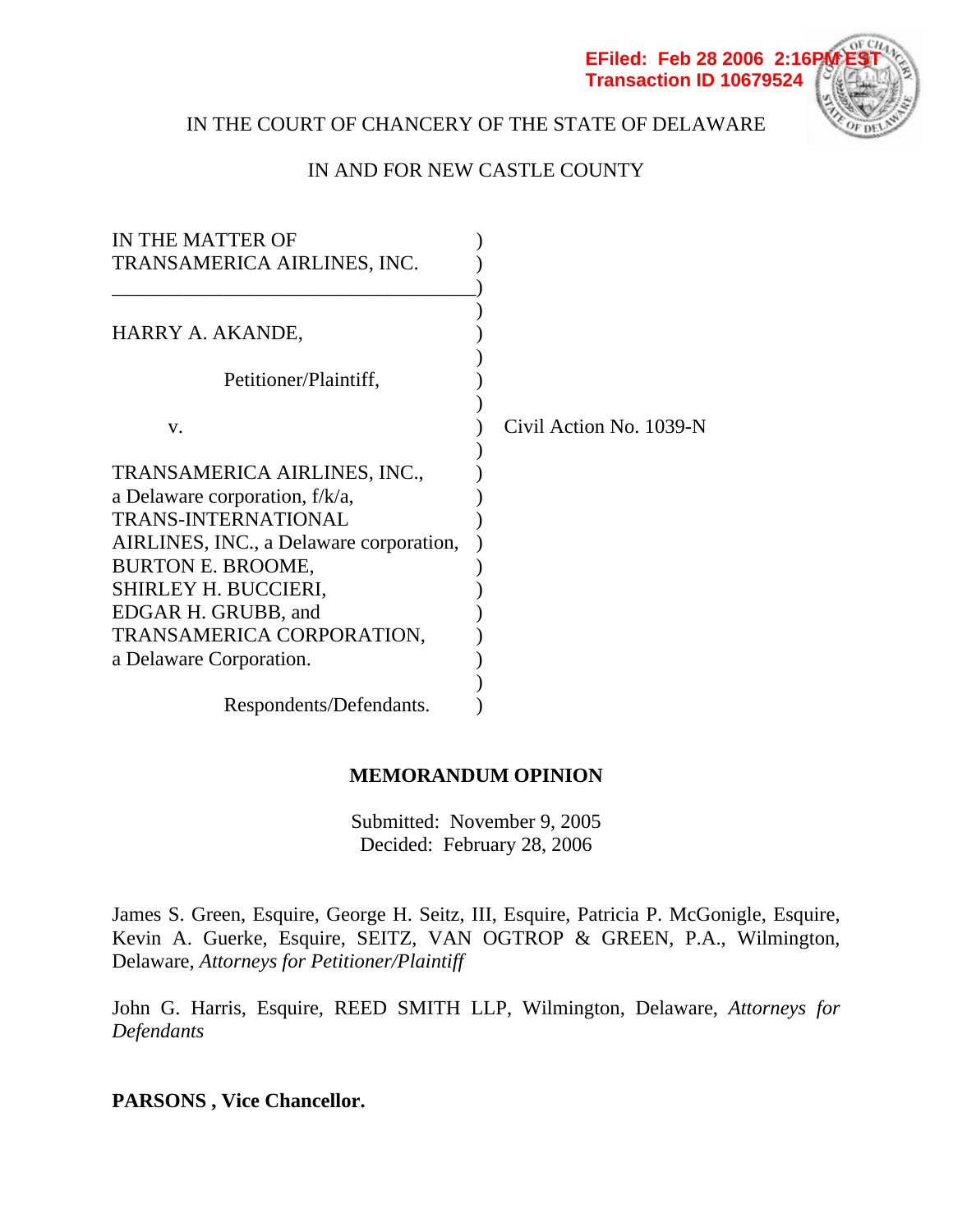Pending before the Court is Plaintiff, Harry Akande's, motion for leave to file his Third Amended Complaint (the "Proposed Complaint"). In the Proposed Complaint, Akande seeks to (i) withdraw his petition for the appointment of a receiver, (ii) add factual allegations to the counts for fraudulent conveyance and conspiracy and for corporate veil piercing to address Defendants' statute of limitations defense, and (iii) add causes of action for breach of fiduciary duties and imposition of a constructive trust. For the reasons stated below, the Court grants Akande's motion in part and denies it in part.

#### **I. BACKGROUND**

#### **A. The Nigerian Action**

This action seeks to enforce a Nigerian judgment based on a breach of contract dispute. Akande filed the original lawsuit in the High Court of Lagos State in Nigeria on October 13, 1976. On January 19, 1978, that court found in Akande's favor. Then on March 28, 1978, the defendants in the Nigerian action, M.A. Omisade, New African Development Co. Ltd. ("NADCO"), Trans International Airlines, and New African Technical & Electrical Co., Ltd., appealed the decision of the trial court to the Federal Court of Appeal. The Court of Appeal affirmed in part and reversed in part the lower court's decision on May 4, 1983.

On June 3, 1983, Omisade and NADCO appealed that decision to the Supreme Court of Nigeria. The Supreme Court determined that, under Nigerian statutory law, Akande should have brought his action in the Federal High Court instead of the High Court of Lagos State. It therefore reversed the decision of the Federal Court of Appeal and remanded the action for a trial de novo before the Federal High Court.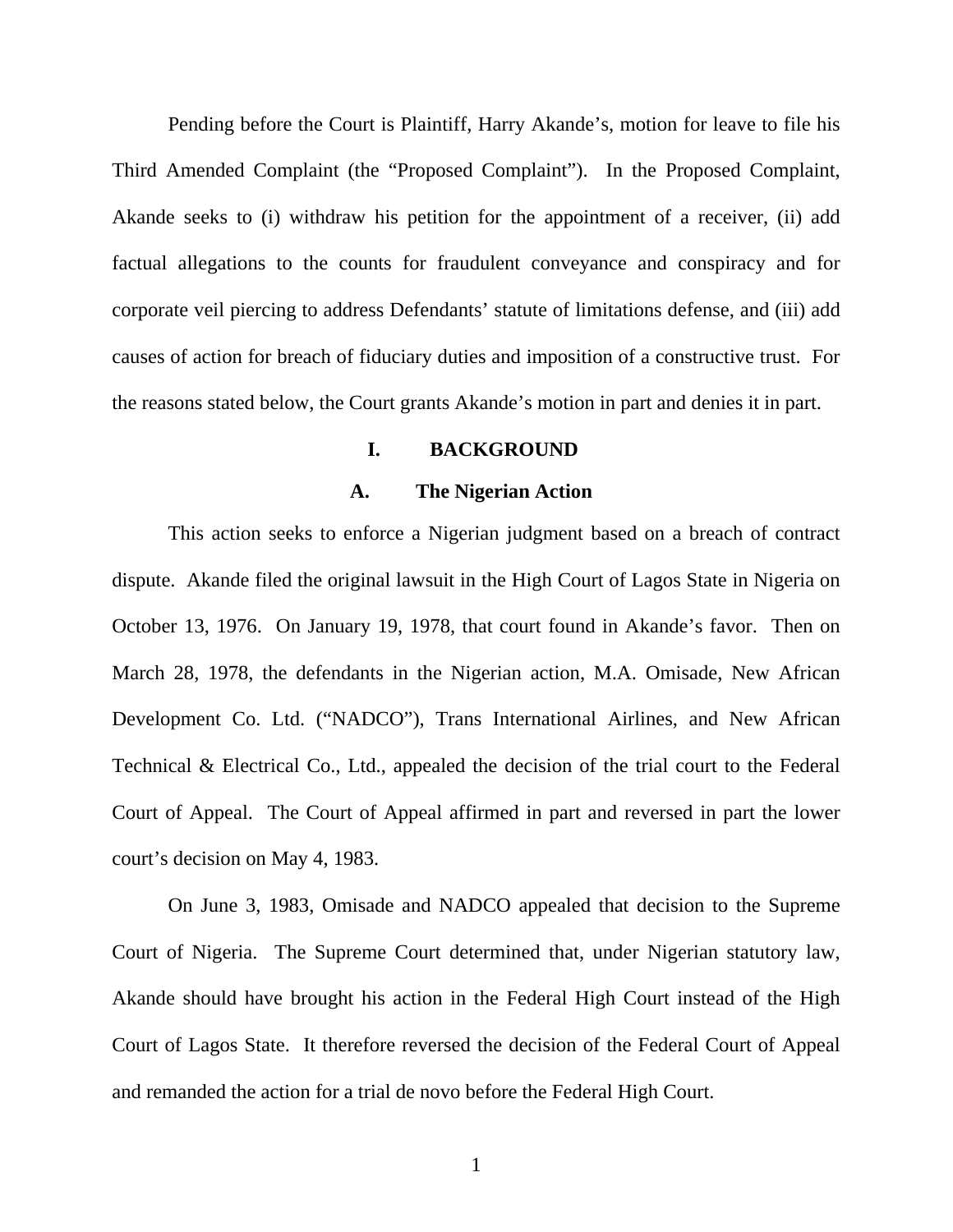On remand the case experienced numerous delays between 1988 and 1998, when trial finally commenced. On October 20, 1999, the Federal High Court entered judgment in Akande's favor. Since that time Akande has sought unsuccessfully to enforce the judgment.

### **B. Procedural History in the Court of Chancery**

As part of his enforcement efforts, Akande filed this action on January 21, 2005. His original complaint sought recognition and enforcement of the judgment entered by the Nigerian court against Defendant Transamerica Airlines, Inc. ("TransAir") f/k/a TransInternational Airlines, Inc. ("TIA").<sup>1</sup> By the time Akande commenced this action, the amount of the judgment inclusive of pre- and post-judgment interest exceeded \$15 million. To the extent TransAir does not have sufficient assets to satisfy the judgment, the original complaint also sought authorization for Akande to sue its shareholders to collect on it. There is no indication in the record, however, that Akande served TransAir with the original complaint.

On February 17, 2005, before any responsive filings by TransAir, Akande filed an Amended Petition and Complaint. The amended complaint added four more defendants: Burton E. Broome, Shirley H. Buccieri, and Edgar H. Grubb, all of whom are former directors and officers of TransAir, and Transamerica Corporation ("Transamerica") (collectively with TransAir, "Defendants"). Shortly thereafter, Akande's counsel, Blank

 $\overline{a}$ 

2

<sup>1</sup> The 1999 Nigerian judgment was against TIA. During the pendency of the Nigerian litigation, TIA changed its name to Transamerica Airlines, Inc. or TransAir for short. On December 23, 1998, TransAir filed a Certificate of Dissolution with the Delaware Secretary of State.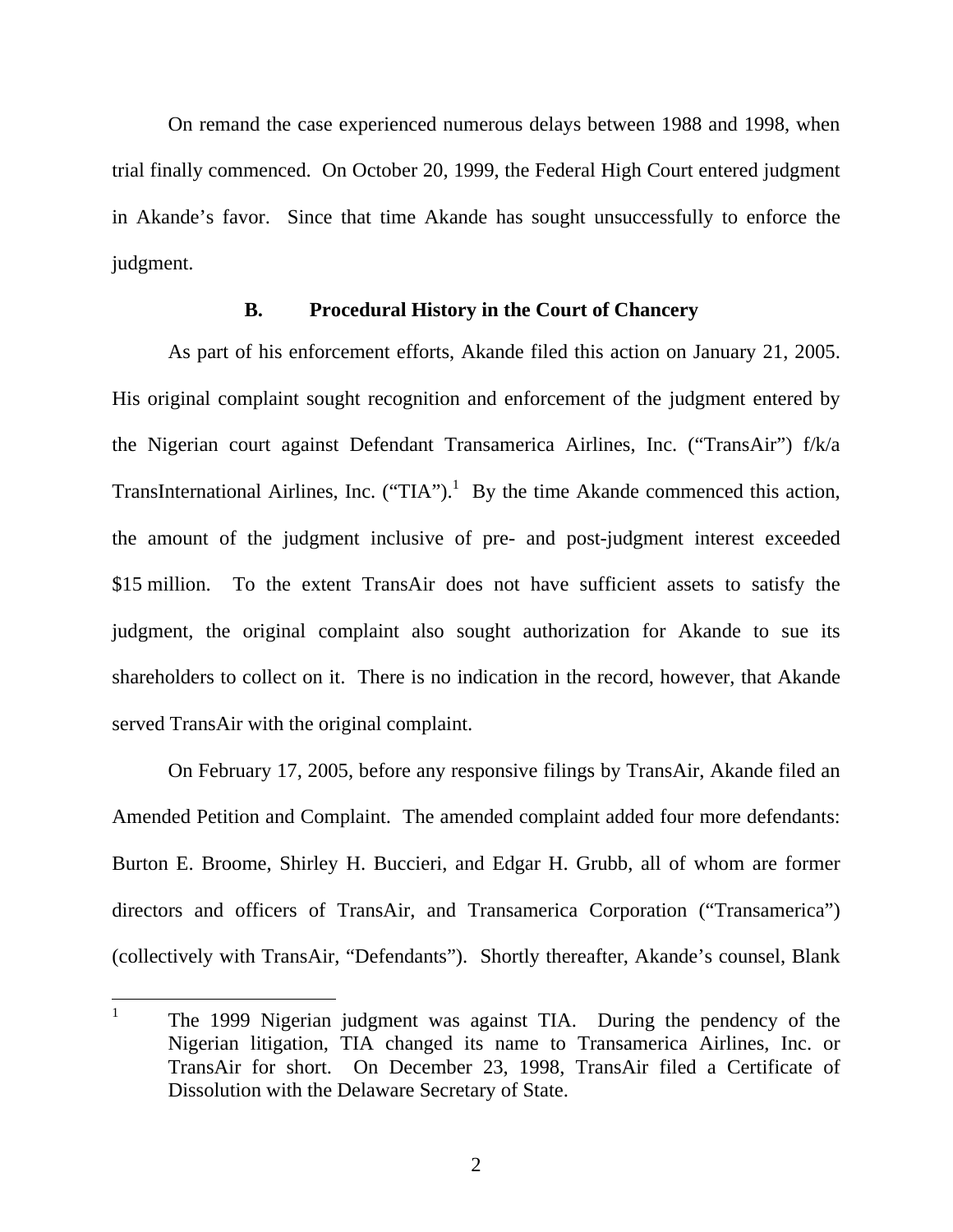Rome LLP, developed a conflict of interest and withdrew. Akande's new counsel, Seitz, Van Ogtrop & Green, PA, entered their appearance on April 13, 2005.

One week later and still before Defendants had filed any response to the amended complaint, Akande filed a second amended complaint, adding claims for fraudulent conveyance and civil conspiracy and seeking to pierce the corporate veil of TransAir to reach its parent, Transamerica.

On June 15, 2005, Defendants moved to dismiss the second amended complaint on the following grounds: (1) Akande failed to obtain leave of Court as required by Rule 15(a) before filing the second amended complaint; (2) 8 *Del. C.* § 279 is inapplicable or Plaintiff has failed to establish "good cause" under section 279 sufficient to warrant either cancellation of the Certificate of Dissolution of TransAir or appointment of a receiver; (3) the Nigerian courts lacked jurisdiction over TIA; (4) both the fraudulent conveyance and civil conspiracy claims are barred by the statute of limitations; (5) Akande has failed to state a claim as to civil conspiracy; and (6) he has failed to plead the fraudulent conveyance and civil conspiracy claims with sufficient specificity to satisfy the requirements of Court of Chancery Rule 9(b).

In response to the motion to dismiss, Akande moved to amend his complaint for a third time on August 15, 2005. According to Akande, the proposed amendments eliminate his petition for appointment of a receiver, assert additional facts in support of the fraud, civil conspiracy and veil piercing claims, and assert claims against the former directors of TransAir for breach of fiduciary duties and imposition of a constructive trust on certain assets transferred to Transamerica.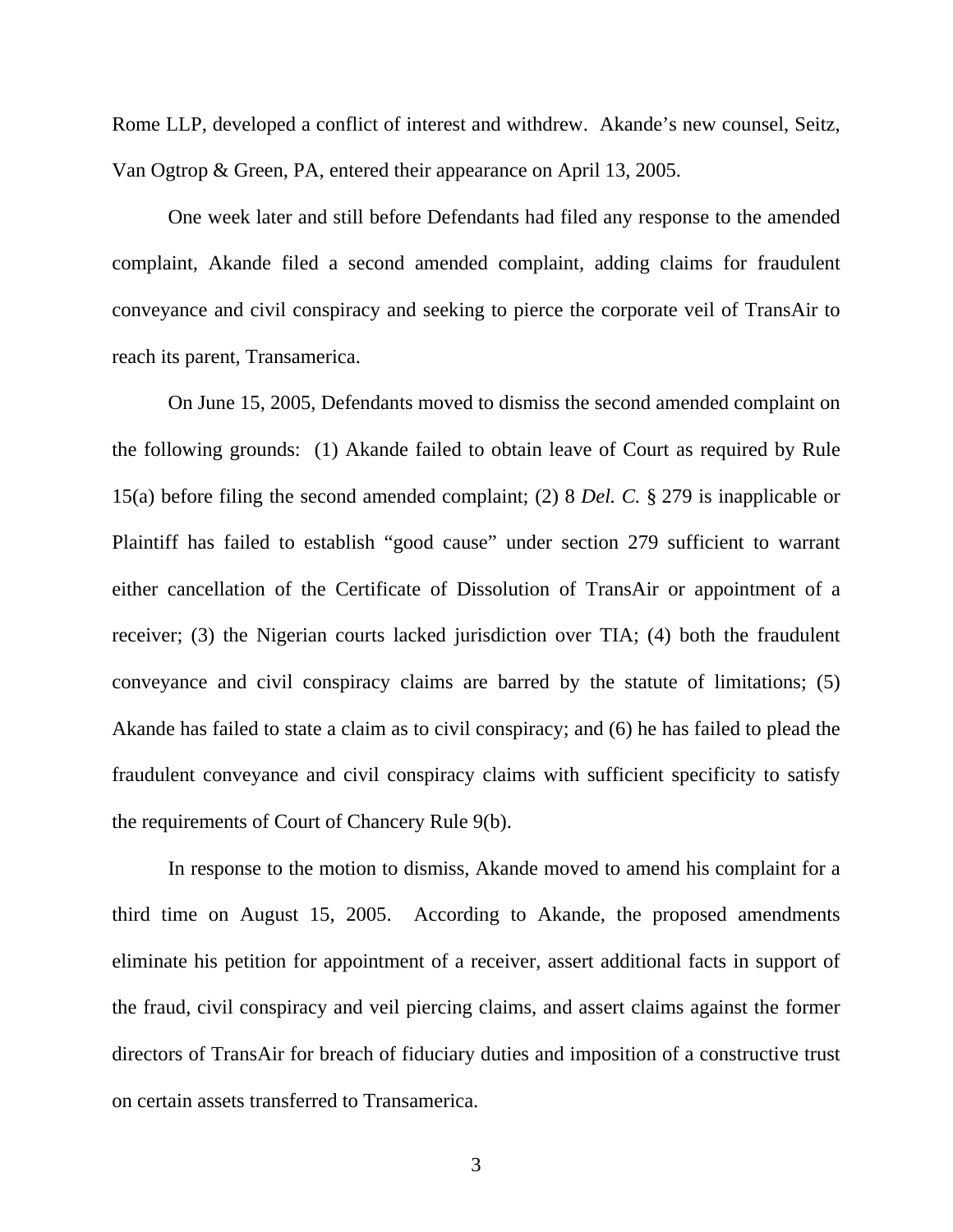On November 9, 2005, I heard argument on Plaintiff's motion to amend, Defendants' motion to dismiss, and Plaintiff's motion to exclude certain exhibits or to convert the motion to dismiss into one for summary judgment and permit discovery. At argument, I granted the latter motion and converted the motion to dismiss into a motion for summary judgment and permitted discovery as to the underlying issues. In addition, I took the motion to amend under advisement.

### **II. STANDARDS**

Court of Chancery Rule 15 prescribes the procedures for amending the pleadings.

## **A. Rule 15(a)**

Rule 15(a) provides:

A party may amend the party's pleading once as a matter of course at any time before a responsive pleading is served or, if the pleading is one to which no responsive pleading is permitted and the action has not been set for trial, the party may so amend it any time within 20 days after it is served. Otherwise a party may amend the party's pleading only by leave of Court or by written consent of the adverse party; and leave shall be freely given when justice so requires.

The Rule reflects the modern philosophy that cases are to be tried on their merits,

not on the pleadings.<sup>2</sup> Rule 15 provides for liberal granting of amendments when justice requires.<sup>3</sup> To defeat a motion to amend, the party opposing the motion must show undue or demonstrable prejudice or bad faith by the moving party.<sup>4</sup> Further, courts generally

 $\overline{2}$ <sup>2</sup> *Garrod v. Good*, 203 A.2d 112, 114 (Del. 1964).

<sup>3</sup> *Mullen v. Alarm Guard of Delmarva, Inc.*, 625 A.2d 258, 263 (Del. 1993).

<sup>4</sup> *Gotham Partners v. Hallwood Realty*, 1999 WL 1022069, at \*2 (Del. Ch. Oct. 18, 1999).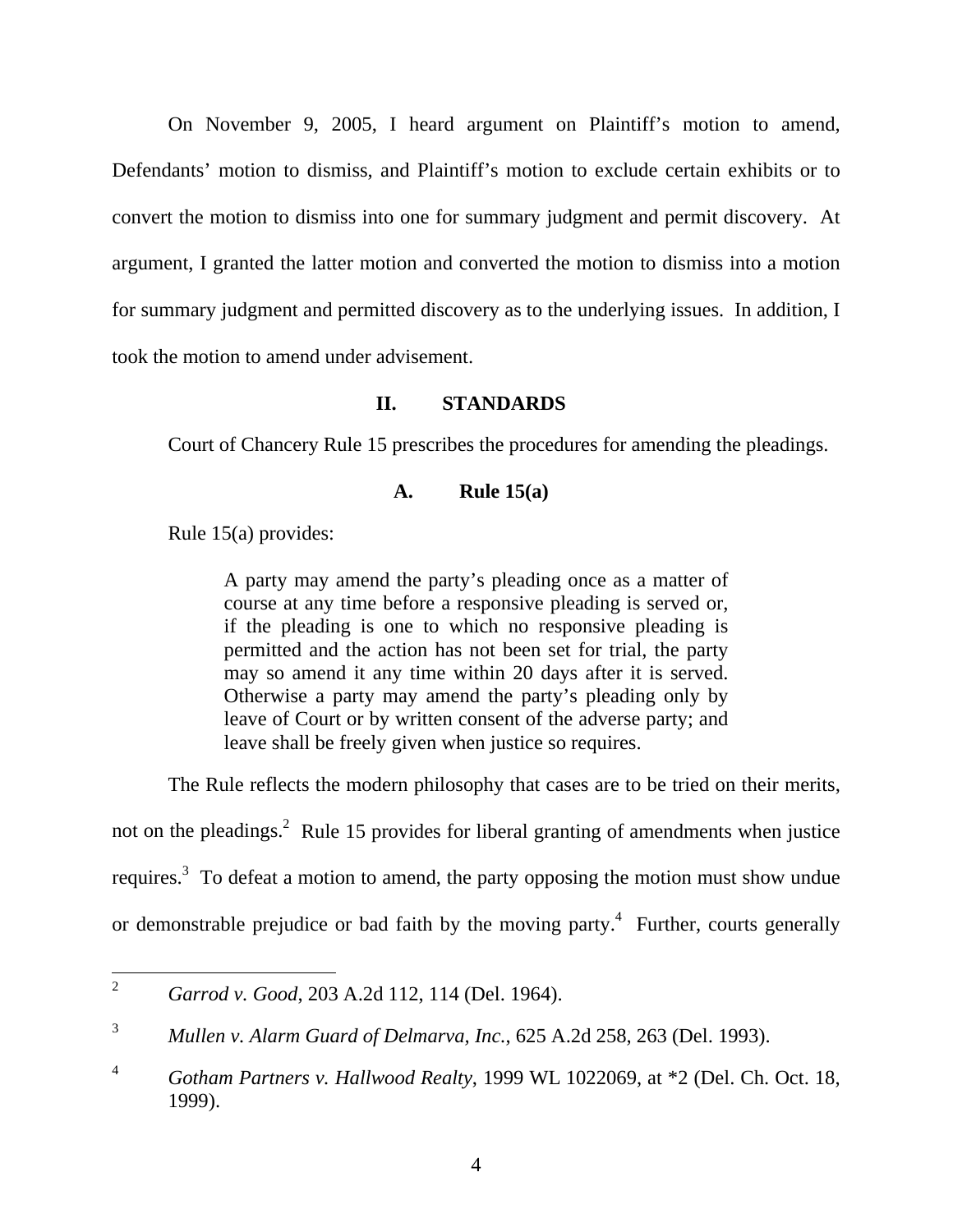will not test the sufficiency of pleadings in ruling on a motion to amend.<sup>5</sup> A motion to amend may be denied, however, if the amendment would be futile in the sense that it would not survive a motion to dismiss under either Court of Chancery Rule 23.1 or  $12(b)(6).^{6}$ 

#### **B. Rule 15(aaa)**

Rule 15(aaa) provides:

Notwithstanding subsection (a) of this Rule, a party that wishes to respond to a motion to dismiss under Rules  $12(b)(6)$ ,  $12(c)$  or 23.1 by amending its pleading must file an amended complaint or a motion to amend in conformity with this rule no later than the time such party's answering brief in response to the Rule 12(b), 12(c) or 23.1 motion is due to be filed.

The purpose of Rule 15(aaa) is to "eliminate (or at least sharply curtail) instances in which this court is required to adjudicate multiple motions to dismiss the same action" by requiring plaintiffs, when confronted with a motion to dismiss, to either "stand on the complaint and answer the motion or, instead, to amend or seek leave to amend . . . before the response to the motion is due."<sup>7</sup>

## **III. ANALYSIS**

## **A. Was the Motion to Amend Improperly Filed?**

Defendants contend that Akande's failure to request leave of court to file his second amended complaint, as required by Rule 15(a), bars him from amending his

 $5<sup>1</sup>$ <sup>5</sup> *Rodriquez v. Palmer*, 2001 WL 1628317, at \*3 (Del. Super. Sept. 26, 2001).

 $\frac{6}{d}$  *Id.* 

<sup>7</sup> *Stern v. LF Capital Partners, LLC*, 820 A.2d 1143, 1143 (Del. Ch. 2003).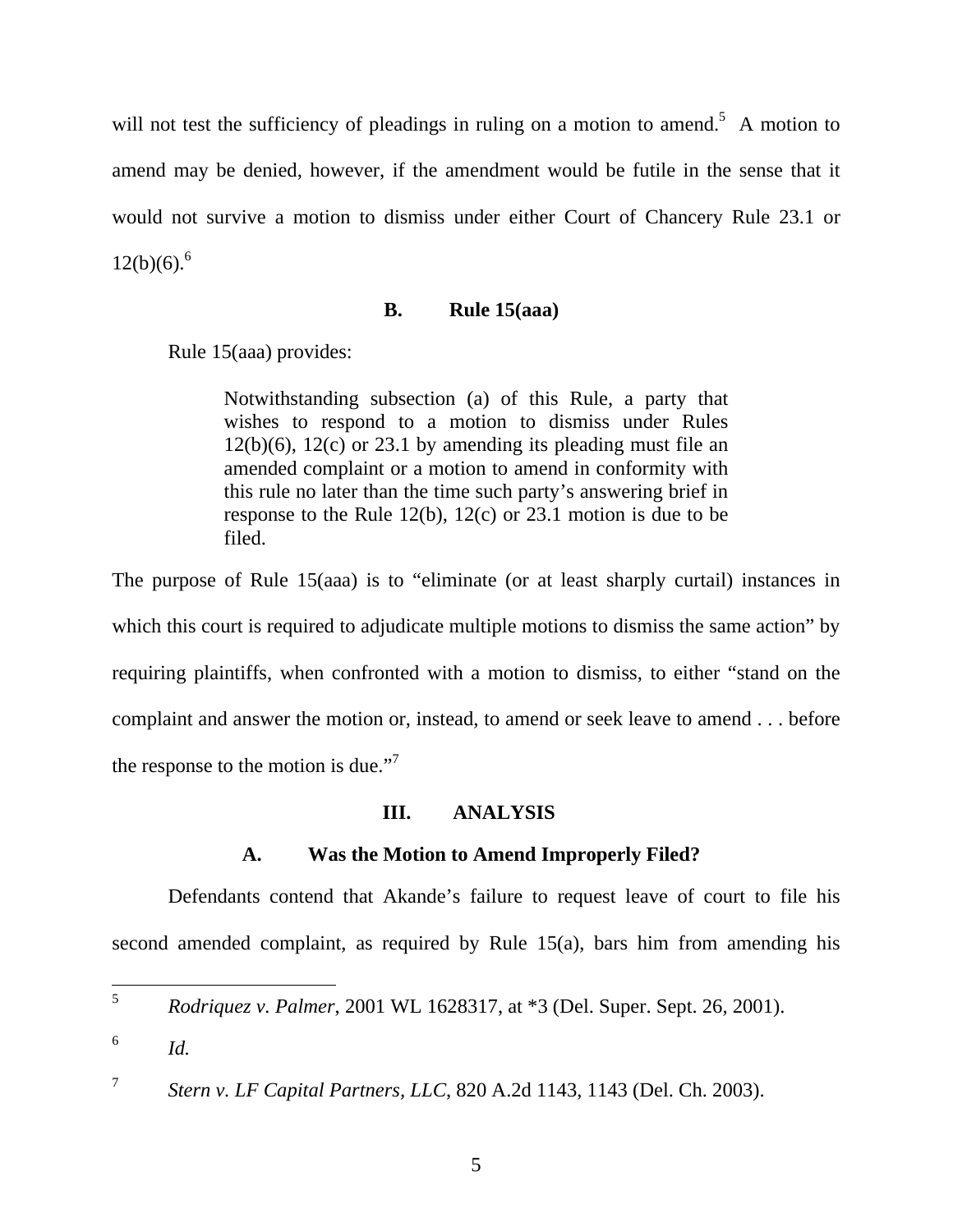complaint for a third time. Noting that Defendants have not cited any case law for that proposition, Akande argues that Rule 15(a) gives this Court ample authority and discretion to consider the pending motion to amend.

In evaluating the technical sufficiency of Akande's successive efforts to amend his complaint, I note first that he evidently never served his original complaint and did not serve the first amended complaint until February 25, 2005. Akande filed his second amended complaint on April 21, 2005, before Defendants had responded to the amended complaint. On June 15, 2005, Defendants moved to dismiss the second amended complaint, arguing, among other things, that Akande violated Rule 15(a) in not seeking and obtaining court approval before filing that pleading. In that regard, Defendants are correct. By moving to amend in response to the motion to dismiss, however, Akande acted consistently with Rule 15(aaa) and effectively obviated any prejudice to Defendants caused by his mistake.

In the circumstances of this case, I consider it reasonable to treat the motion to amend as referring back to the first amended complaint and incorporating any intervening amendments in the second amended complaint. Based on the extensive briefing and argument on the pending motion, I am convinced that all parties had notice of and understood the claims Akande seeks to pursue in his Proposed Complaint. Furthermore, Defendants have not shown that they have suffered any material prejudice as a result of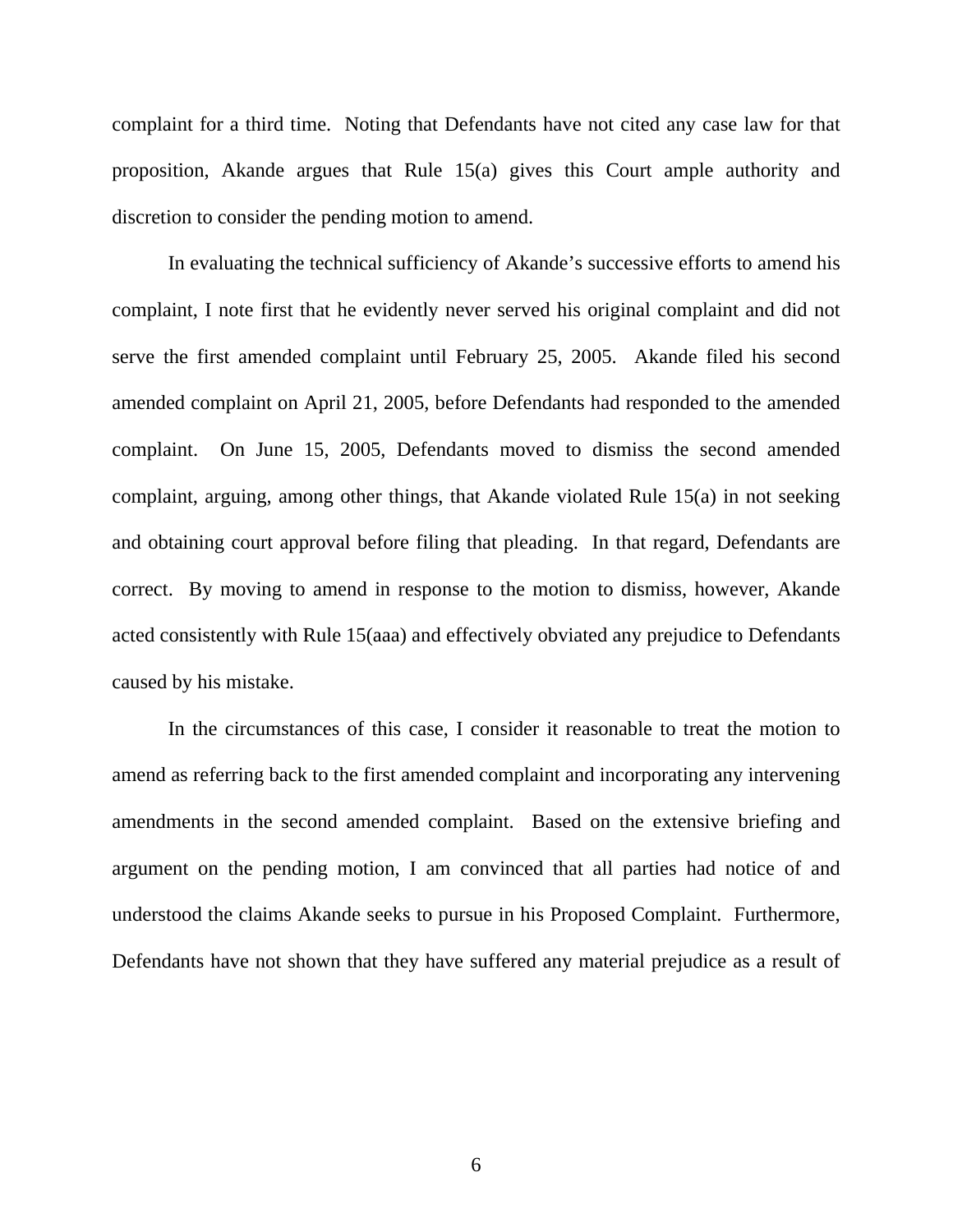the flawed filing of the second amended complaint. $\delta$  I therefore reject that ground for their motion to dismiss.

## **B. Are the Proposed Amendments to the Fraudulent Conveyance Claim Futile?**

According to Defendants, Akande's proposed amendments to Counts IV and V are futile because the statute of limitations bars those claims and the proposed amendments do not cure that defect.<sup>9</sup> Defendants further contend that the Proposed Complaint fails to plead specific and particular facts to justify the application of any tolling doctrine.

At the outset, the Court must synchronize the numbering of the counts to correct the misnumbering in the Proposed Complaint and the confusing numbering used in the briefing. The Proposed Complaint contains six counts: the first three are logically numbered Counts I – III; the remaining three counts are all numbered "Count IV." For purposes of this opinion, I have renumbered the last three counts as follows: Count IV -- Constructive Trust; Count V -- Fraudulent Conveyance and Conspiracy; and Count VI -- Piercing Corporate Veil for Fraud. Thus, the claims Defendants challenge as untimely are actually Counts V and VI. I address Count V for Fraudulent Conveyance first.

 $\overline{a}$ 

<sup>8</sup> Defendants' hypertechnical argument exalts form over substance. The clumsy handling of Plaintiff's pleadings may be due in part to his need to change counsel at the outset of this action. In any event, the technical deficiencies in Akande's second amended complaint and the disruption caused by his need to seek leave for a further amendment are relatively minor.

<sup>9</sup> Defs.' Combined Rep. Br. in Supp. of their Mot. to Dismiss and in Opp'n to (1) Pl.'s Mot. to Exclude Consideration of Exs. or to Convert Mot. to Dismiss into one for Summ. J. and to Permit Disc.; and (2) Pl.'s Mot. to Amend the Compl. ("DRB") at 28.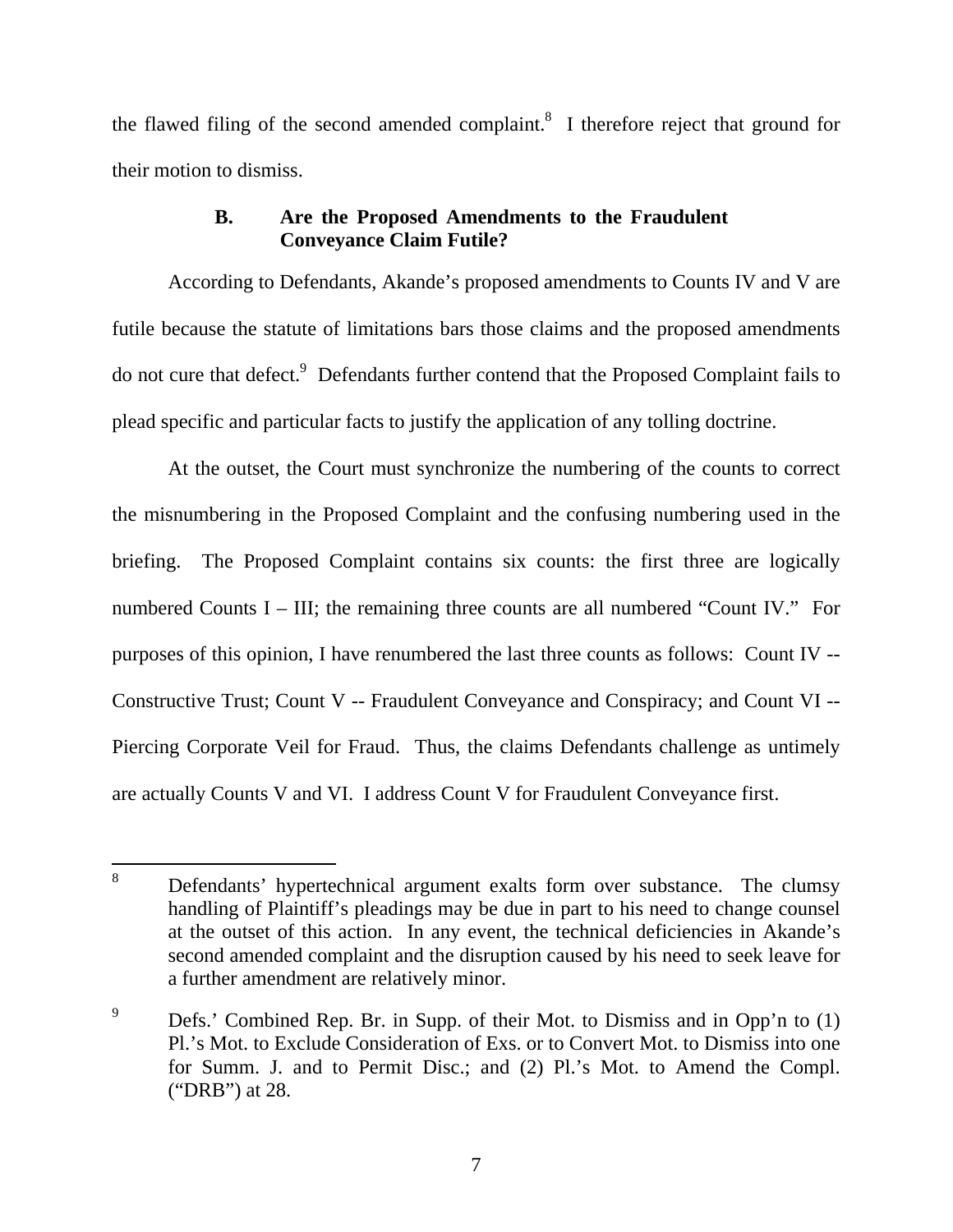An amendment is futile if it would not survive a motion to dismiss under either Court of Chancery Rule 23.1 or  $12(b)(6)$ .<sup>10</sup> In determining whether to grant such a motion to dismiss the court accepts as true all the well pleaded facts and takes no evidence with respect to them.<sup>11</sup>

Count V alleges that TransAir fraudulently conveyed substantially all of its assets to its parent, Transamerica, at some point between January 30, 1986 and TransAir's dissolution on or about December 14, 1998,<sup>12</sup> or within the three years following dissolution. The statute of limitations for fraudulent conveyance provides that:

> A cause of action with respect to a fraudulent transfer or obligation under [6 *Del. C.* Ch. 13] is extinguished unless action is brought:

> (1) Under  $\S 1304(a)(1)$  of this title, within 4 years after the transfer was made or the obligation was incurred or, if later, within 1 year after the transfer or obligation was or could reasonably have been discovered by the claimant;

> (2) Under § 1304(a)(2) or § 1305(a) of this title, within 4 years after the transfer was made or the obligation was incurred; or

> (3) Under § 1305(b) of this title, within 1 year after the transfer was made or the obligation was incurred. $^{13}$

<sup>10</sup> <sup>10</sup> *Zimmerman v. Braddock*, 2005 WL 2266566, at \*6 (Del. Ch. Sept. 8, 2005).

<sup>11</sup> *Certainteed Corp. v. Celotex Corp*., 2005 WL 217032, at \*6 (Del. Ch. Jan. 24, 2005).

<sup>&</sup>lt;sup>12</sup> The Proposed Complaint confusingly defines this timeframe as the "Pre-Dissolution Period" (¶ 96), but then seems to refer to the same period as the "Dissolution Period," as well (¶ 116).

<sup>13 6</sup> *Del. C.* § 1309. The subsections of sections 1304 and 1305 referred to in section 1309 provide as follows: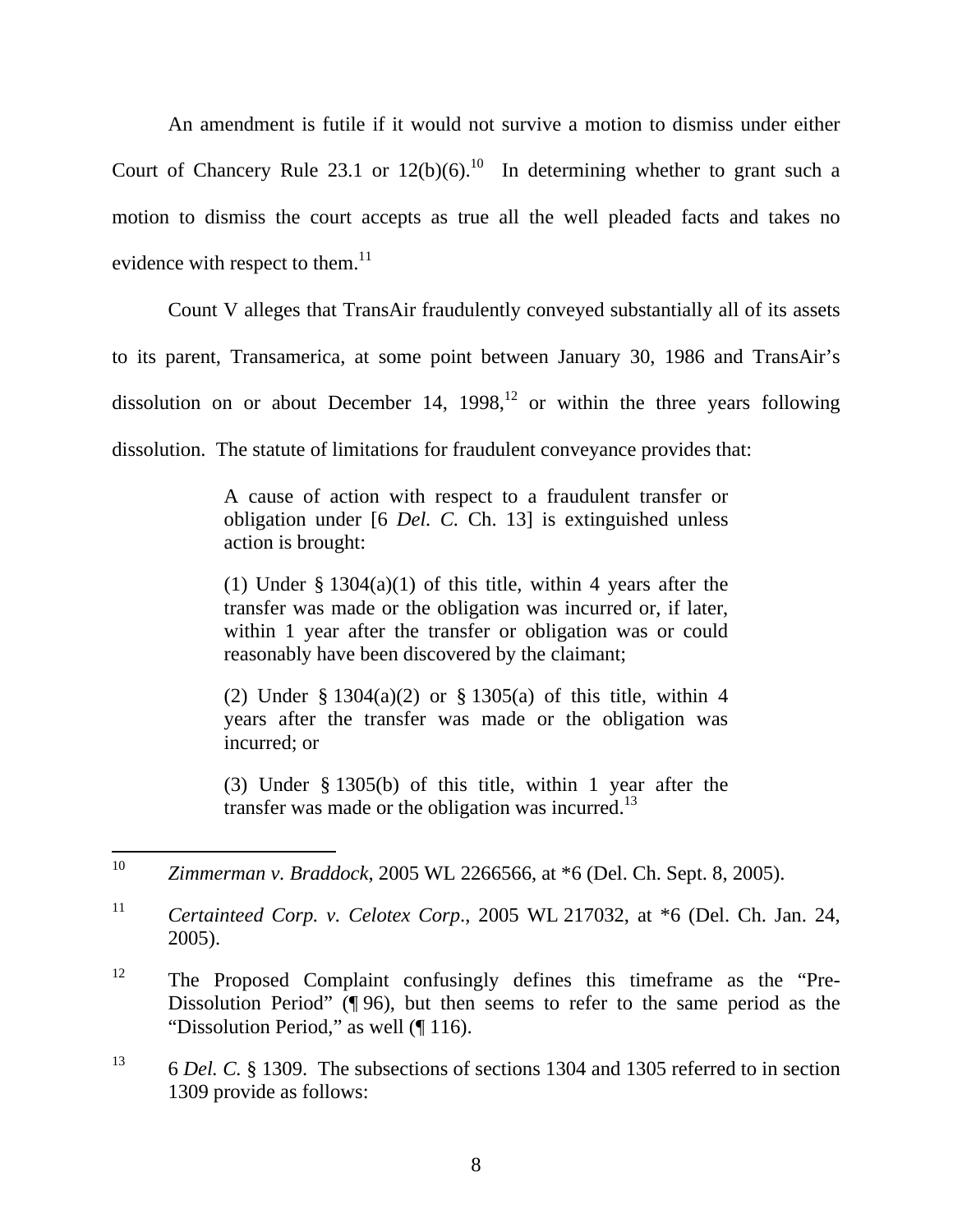Based on the facts alleged, the claimed fraudulent transfer conceivably could fall under any one or more of the subsections of sections 1304 and 1305 referred to in section 1309. Thus, the applicable statute of limitations is either 4 years after the transfer was made or 1 year after the transfer was or could reasonably have been discovered by Akande.

The Proposed Complaint generally avers that "[p]laintiff has yet to discover the times and manner in which the TransAir assets were distributed, but, upon information and belief, such assets were distributed during the Dissolution Period [sic: Pre-Dissolution Period from January 30, 1986 to December 14, 1998] or within the three year

 $\overline{a}$ 

 6 *Del. C.* § 1304(a): "A transfer made or obligation incurred by a debtor is fraudulent as to a creditor, whether the creditor's claim arose before or after the transfer was made or the obligation was incurred, if the debtor made the transfer or incurred the obligation: (1) With actual intent to hinder, delay or defraud any creditor of the debtor; or (2) Without receiving a reasonably equivalent value in exchange for the transfer or obligation, and the debtor: a. Was engaged or was about to engage in a business or a transaction for which the remaining assets of the debtor were unreasonably small in relation to the business or transaction; or b. Intended to incur, or believed or reasonably should have believed that the debtor would incur, debts beyond the debtor's ability to pay as they became due."

 6 *Del. C.* § 1305: (a) A transfer made or obligation incurred by a debtor is fraudulent as to a creditor whose claim arose before the transfer was made or the obligation was incurred if the debtor made the transfer or incurred the obligation without receiving a reasonably equivalent value in exchange for the transfer or obligation and the debtor was insolvent at that time or the debtor became insolvent as a result of the transfer or obligation. (b) A transfer made by a debtor is fraudulent as to a creditor whose claim arose before the transfer was made if the transfer was made to an insider for an antecedent debt, the debtor was insolvent at that time and the insider had reasonable cause to believe that the debtor was insolvent.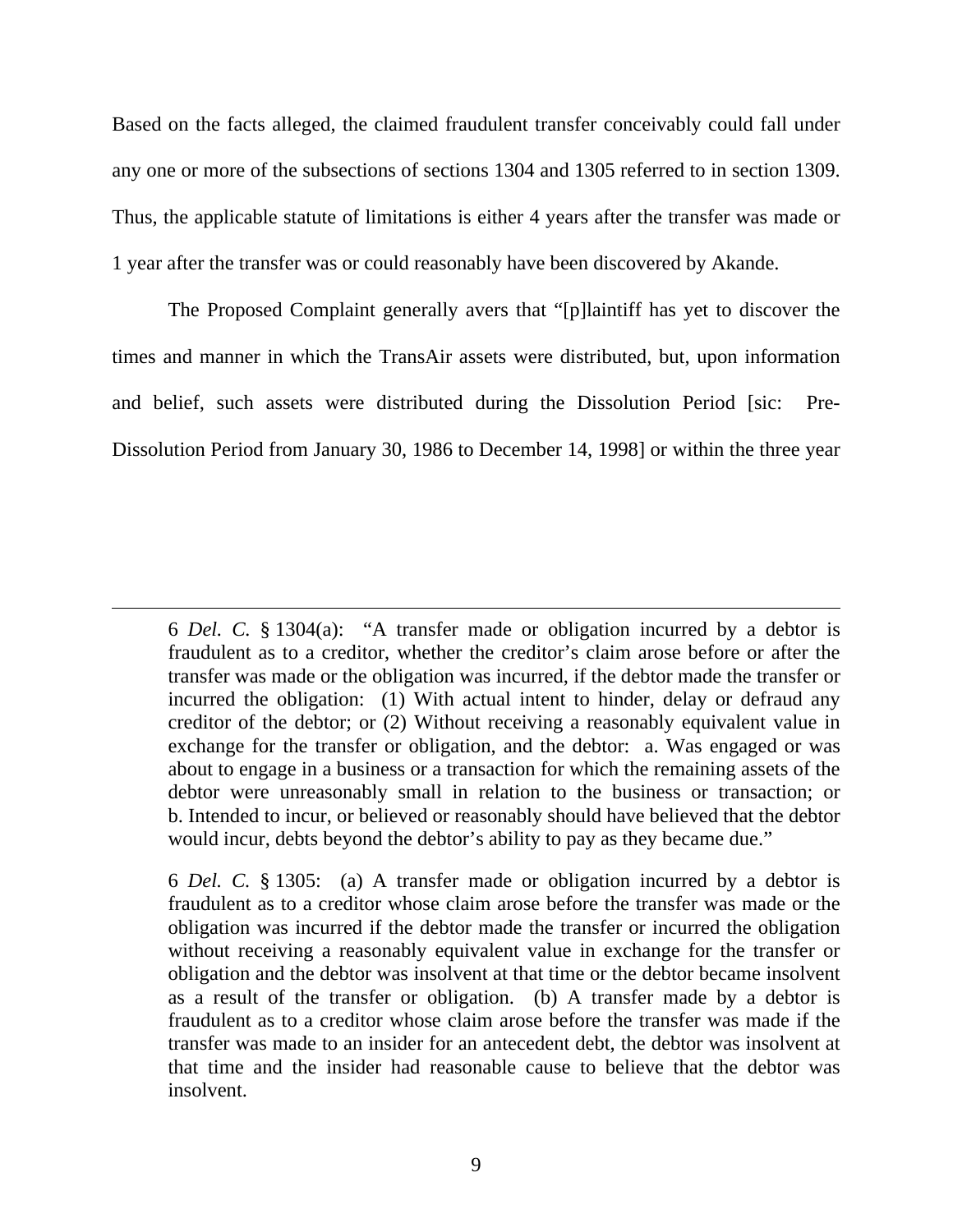period following dissolution."14 The Proposed Complaint further alleges that "[a]s of April 15, 1988, TransAir had sold substantially all of its aircraft and related equipment for \$86.3 million and ceased its operations."15 Assuming Akande challenges the bona fides of this transaction, I must evaluate whether his claims based on transactions that occurred on or before April 15, 1988 are time barred.

Because the 1988 transfer took place more than four years before Akande filed his original complaint, these claims can survive the statute of limitations only if the complaint was filed within 1 year after Akande discovered or could reasonably have discovered that transfer. Defendants contend that the facts relating to the alleged fraudulent transfer were disclosed in TransAir's 1987 10K. Plaintiff responds that discovery of those facts would not have led to discovery of the fraud.

Akande admits that he "did not discover any facts relating to the alleged fraudulent transfer until February 2004 upon review of the 1987 10K revealing that TransAir had sold substantially all of its assets."<sup>16</sup> Form 10Ks are publicly available documents. Furthermore, the Proposed Complaint acknowledges that Akande also had

<sup>14</sup> The dissolution became effective upon the filing of the Certificate of Dissolution on or about December 23, 1998. Compl. ¶ 105; 8 *Del. C.* § 275. Unless otherwise noted, all references to the Proposed Complaint are in the form "Compl.  $\P$  \_\_\_\_."

 $^{15}$  Compl.  $\llbracket 102 \ldots \rrbracket$ 

<sup>16</sup> Pl.'s Combined Reply Br. in Supp. of (1) Mot. to Am. Compl. and (2) Mot. to Exclude Consideration of Exs. or to Convert Mot. to Dismiss into one for Summ. J. and Permitting Disc. ("PRB") at 3. The Proposed Complaint suggests that the discovery did not occur until "on or about March 1, 2004." *See* Compl. ¶¶ 114, 115.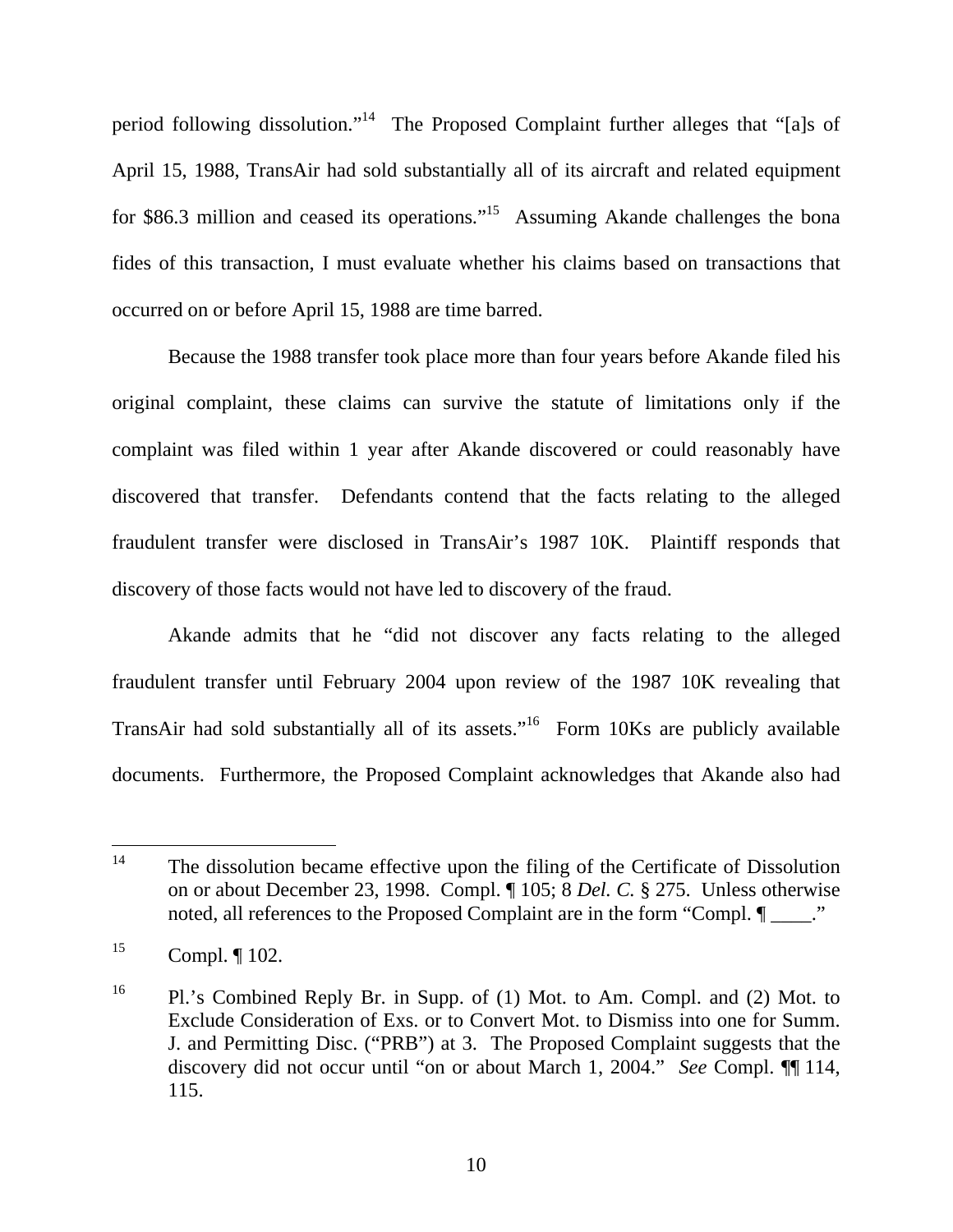access to an article dated September 17, 1987 which reported that Transamerica had sold 11 of its aircraft for \$86.3 million.<sup>17</sup> Thus, Akande could have reviewed the TransAir 10K in 1987 or at any time from then through 2003 and learned the same information that caused him to file this lawsuit in 2005.

Similarly, TransAir filed a Certificate of Dissolution with the Delaware Secretary of State on December 23, 1998.<sup>18</sup> As with the 10K, the public has access to TransAir's Certificate of Dissolution.

To the extent Akande's claims are subject to the 4 year statute of limitations after the transfer was made or the obligation was incurred, any claims based on transactions or obligations pre-dating January 21, 2001 would be barred unless TransAir made them with "actual intent to hinder, delay or defraud any creditor," including Akande, $^{19}$  and the transaction was or could reasonably have been discovered by Akande less than 1year before he commenced this action. I will discuss that exception shortly. For the moment, however, I focus only on the limitations period that runs from the time of the challenged transaction.

The Proposed Complaint potentially encompasses at least some transactions that may not be stale under section 1309. Specifically, the statute does not bar claims for fraudulent conveyances that took place on or after January 21, 2001 – i.e., less than  $4$ 

<sup>17</sup> Compl.  $\P$  114.

 $^{18}$  Compl. ¶ 81, Ex. A.

<sup>19 6</sup> *Del. C.* §§ 1304(a)(1), 1309(1).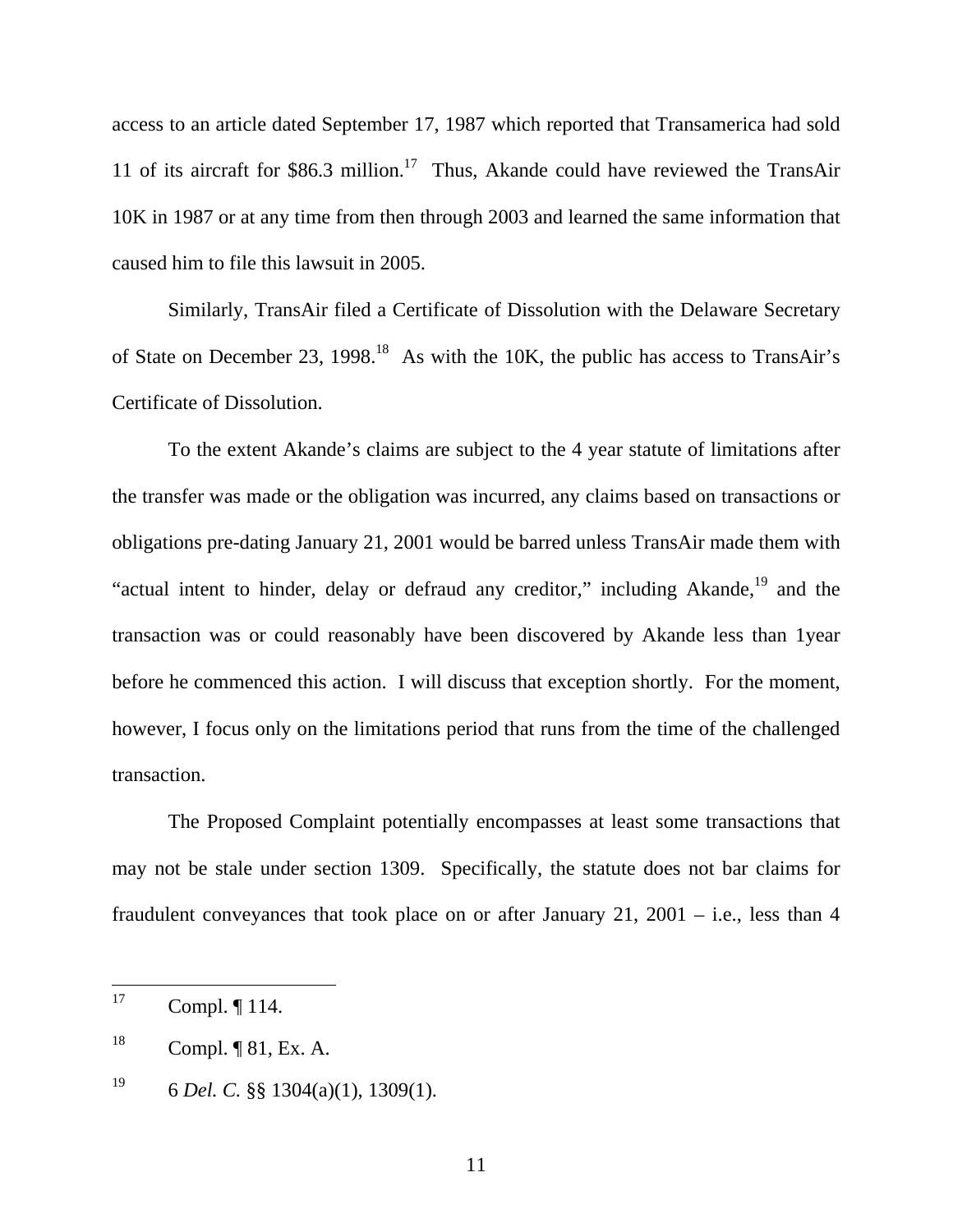years before Akande commenced this action. According to the Proposed Complaint, Defendants made fraudulent transfers within the three year period following dissolution. Measured from the filing date of the Certificate of Dissolution, this three year period would have ended on December 23, 2001. Therefore, the Proposed Complaint would not be futile on limitations grounds to the extent it challenges transfers by TransAir that occurred between January 21, 2001 and December 23, 2001. To that limited extent, therefore, Count V would not be futile.

In addition, Plaintiff could preserve his fraudulent conveyance claims for actions predating January 21, 2004 under the 1 year from actual or constructive discovery exception set forth in 10 *Del. C.* § 1309(1). That is, Akande could avoid dismissal on statute of limitations grounds if he could show that he did not discover and could not reasonably have discovered the questionable transfers until January 21, 2004 or later. The Proposed Complaint alleges that he did not actually discover the relevant public information discussed above until March 1, 2004. Still, the question remains whether Akande reasonably could have discovered that and other pertinent information before January 21, 2004.

In my opinion, Akande reasonably could have discovered the necessary information earlier. The Nigerian judgment he seeks to enforce was entered against TransAir on October 29, 1999. The Court would expect a reasonably prudent person in Akande's shoes to begin investigating their prospects for enforcing such a judgment promptly after receiving it. At a minimum a reasonable inquiry would have included reviewing publicly available financial information relating to TransAir and, perhaps, its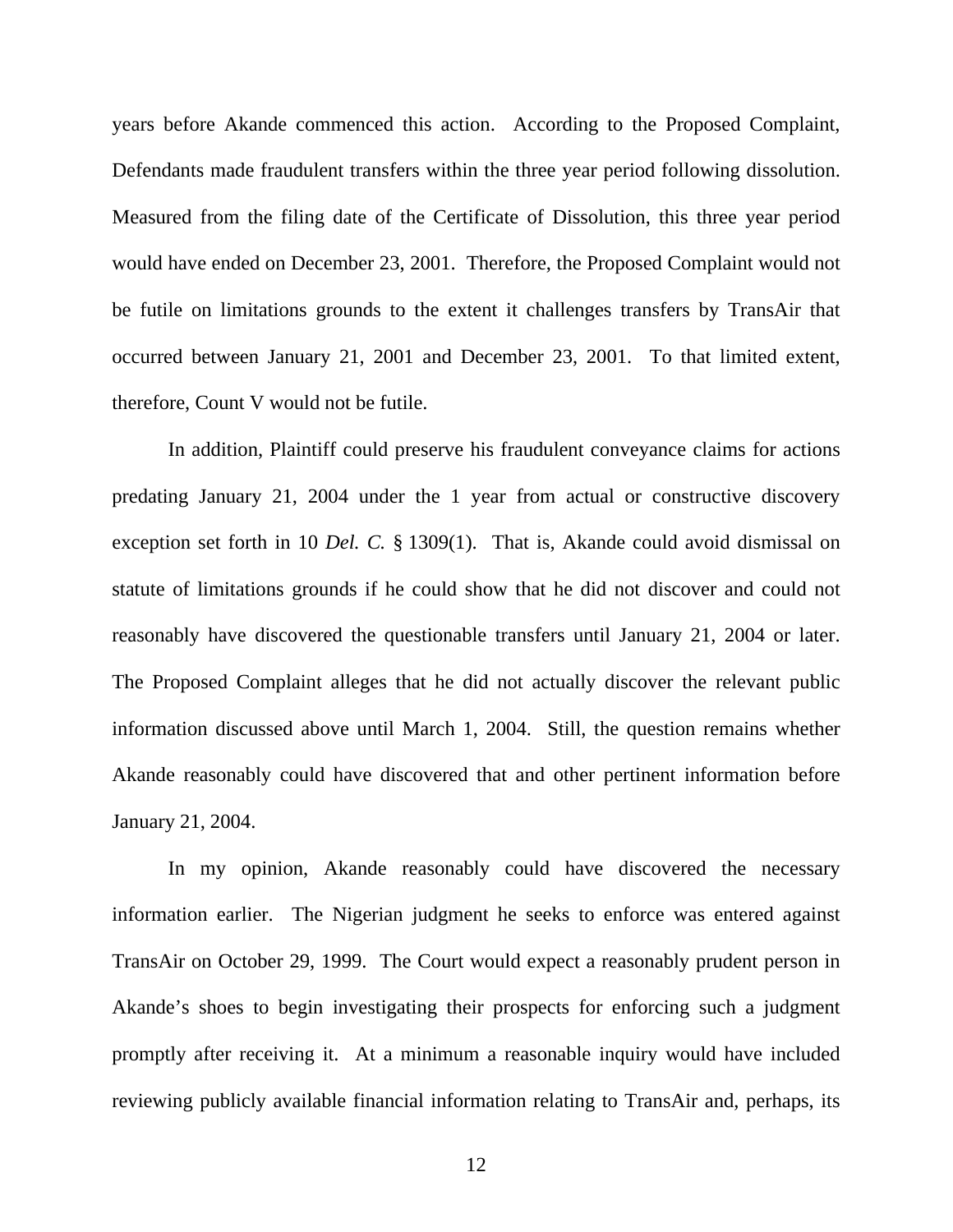major affiliates, as well. TransAir's 1987 10K, its Certificate of Dissolution and the 1987 article admittedly were publicly available to Akande when he obtained the judgment in October 1999. Had he been reasonably diligent, Akande surely could have discovered that information before January 21, 2004 – more than four years later.

Furthermore, if after obtaining the judgment in 1999 Akande had encountered difficulty finding financial information about TransAir, he could have sued to enforce the judgment and sought ancillary discovery. The Proposed Complaint neither contains any persuasive justification for Akande's failure to act more quickly nor suggests any other grounds for tolling the statute of limitations.<sup>20</sup>

In opposing Akande's motion to amend, Defendants also argue that Count VI, which seeks to pierce the corporate veil based on fraud, likewise should be dismissed as futile on statute of limitations grounds. Count VI rests on more than just Akande's allegations of fraudulent conveyance. It also relies on the alleged breaches of fiduciary duties and relates to a form of relief Akande seeks as to several of his claims. Accordingly, I do not consider Count VI ripe for adjudication in the context of a futility argument in opposition to Plaintiff's motion to amend. I will grant Akande's motion to amend, therefore, as it relates to Count VI. Defendants' limitations argument can be assessed on its motion for summary judgment.

<sup>20</sup> <sup>20</sup> *See Kahn v. Seaboard Corp.*, 625 A.2d 269, 277 (Del. Ch. 1993) ("where the complaint itself alleges facts that show that the complaint is filed too late the matter may be raised by defendants' motion to dismiss . . . .").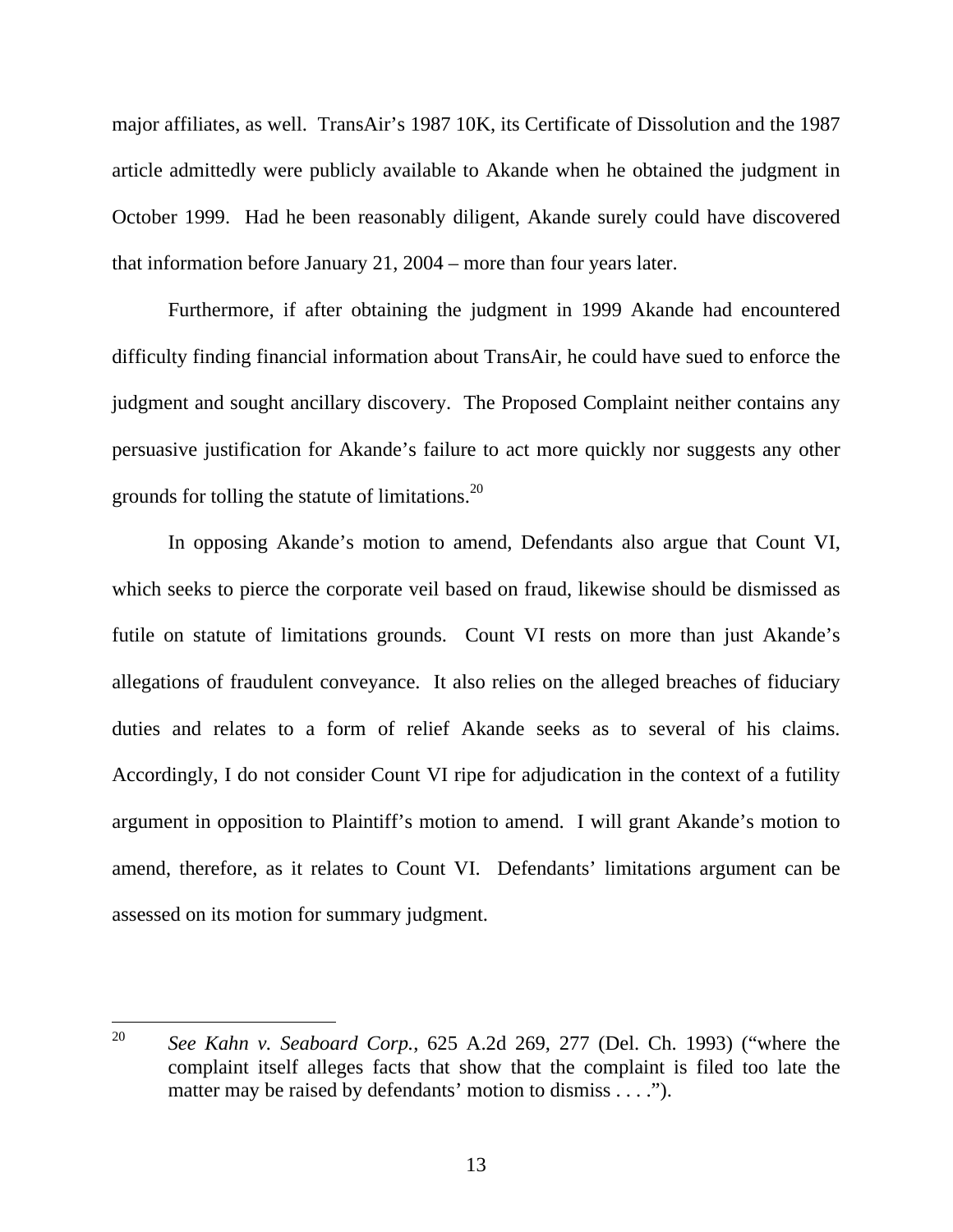## **C. The Conspiracy Claim**

In Count V of the Proposed Complaint, Akande avers that "TransAmerica conspired with TransAir in effectuating the fraudulent transfer of substantially all of TransAir's assets to TransAmerica.<sup>21</sup> Defendants contend that allowing Plaintiff to assert such a conspiracy claim would be futile, because Transamerica cannot conspire with its subsidiary TransAir or its officers and agents as a matter of law. In response, Akande urges the Court not to ignore the separate and distinct corporate forms of TransAir and Transamerica.<sup>22</sup> Therefore, they assert that TransAir can conspire with Transamerica.

A civil conspiracy requires a plaintiff to establish that two or more persons combined or agreed with the intent to do an unlawful act or to do an otherwise lawful act by unlawful means.<sup>23</sup> Yet, a corporation generally cannot be deemed to have conspired with its wholly owned subsidiary, or its officers and agents.<sup>24</sup> This general rule does not apply, however, when the officer or agent of the corporation steps out of her corporate role and acts pursuant to personal motives.<sup>25</sup>

<sup>21</sup> Compl. ¶[ 159-66.

 $22$  In an example of alternative pleading, Akande elsewhere avers that "Transamerica" and TransAir did not act with separate corporate identity and are merely the alter ego of each other . . . ." Compl.  $\overline{$  175.

<sup>23</sup> *See Nicolet, Inc. v. Nutt*, 525 A.2d 146, 149-50 (Del. 1987).

<sup>24</sup> *Amaysing Tech. Corp. v. Cyberair Commc'n, Inc.*, 2005 WL 578972, at \*7 (Del. Ch. Mar. 3, 2005).

<sup>25</sup> *Id.*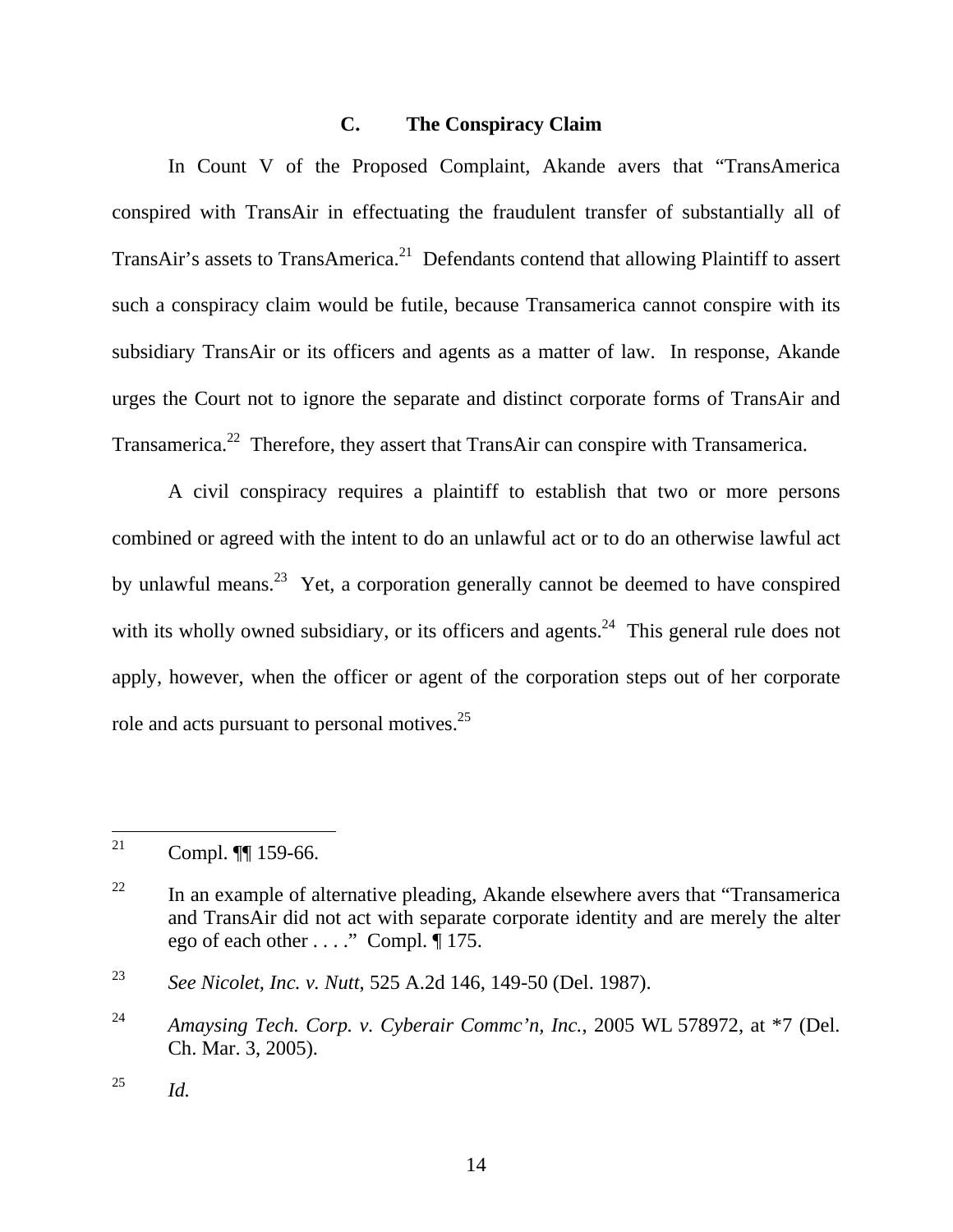In this case Transamerica is TransAir's sole shareholder. Nothing in the complaint alleges that TransAmerica acted other than in its role as the 100 percent owner of TransAir. In these circumstances, I consider the general principle that a corporate parent and its wholly-owned subsidiary cannot conspire together to be controlling.<sup>26</sup> Consequently, Plaintiff's conspiracy claim is futile because it would fail as a matter of law.

## **D. Are the Proposed Amendments Relating to the Claim for Breach of Fiduciary Duties Legally Insufficient or Futile?**

Defendants assert that the Proposed Complaint offers only conclusory allegations of fiduciary violations and lacks specific and credible facts that support the proposed claim. In particular, Defendants contend that the Proposed Complaint admits the following facts which demonstrate that the proposed fiduciary duty claim is legally insufficient:

> (i) [TransAir] was not aware of and did not participate in the proceedings in Nigeria's Federal Court—the Court that rendered the Judgment, (ii) [TransAir] was dissolved and liquidated prior to the entry of the Judgment, (iii) Plaintiff has never asked for nor reviewed [TransAir's] Plan of Dissolution, and (iv) Defendants were not given notice of the Judgment until many years after [TransAir's] dissolution.27

<sup>26</sup> Akande argues that the caselaw Defendants rely on as precluding conspiracy between a parent corporation and its wholly owned subsidiary is either not controlling in this Court or limited to the Sherman Antitrust Act. PRB at 4-6; Pl.'s Combined Ans. Br. in Opp. to the Mot. to Dismiss and Opening Br. in Supp. of the Mot. to Amend and Mot. to Exclude at 35-37. I have considered Akande's argument but do not find it persuasive.

<sup>&</sup>lt;sup>27</sup> DRB at 31.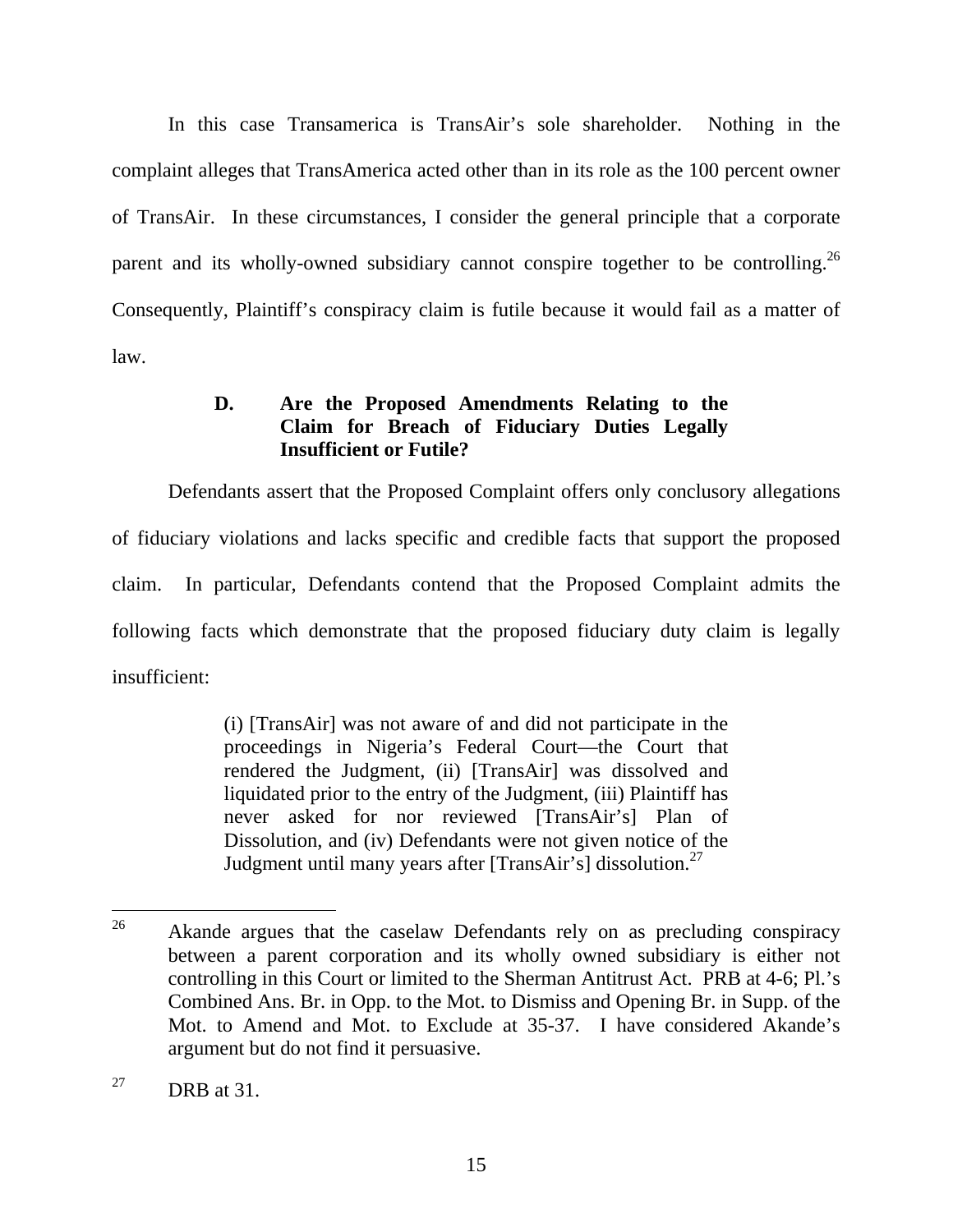Plaintiff responds that Defendants misstate the Proposed Complaint. Akande further contends that he has sufficiently pled facts to support a breach of fiduciary claim and that Defendants' arguments center on the merits of the claim rather than the legal sufficiency of the pleadings. In analyzing the parties' respective arguments, I also am mindful that Akande purports to state a claim for breach of fiduciary duty for failing to provide for a creditor.

When a company becomes insolvent, its directors owe fiduciary duties to the company's creditors, as well as its stockholders.<sup>28</sup> The important unanswered question is precisely what the contours of those duties are.<sup>29</sup> Delaware case law recognizes, however, that a director breaches her fiduciary duty to creditors if she fails to comply with the dissolution procedures set forth in 8 *Del. C.*  $\S$ § 280-282.<sup>30</sup> The purpose of sections 280 to 282 is to provide a judicial mechanism to afford fair treatment to foreseeable future, yet unknown, claimants of a dissolved corporation, while providing corporate directors with a mechanism that will both permit distributions on corporate dissolution and avoid risk that a future corporate claimant will, at a later time, be able to establish that such distribution was in violation of a duty owed to the corporation's creditors on dissolution.31

<sup>28</sup> <sup>28</sup> *Prod. Res. Group, LLC v. NCT Group, Inc.*, 863 A.2d 772, 790-91 (Del. Ch. 2004).

<sup>29</sup> *Id.* at 797.

<sup>30</sup> *Gans v. MDR Liquidating Corp.*, 1990 WL 2851, at \*6-8 (Del. Ch. Jan. 10, 1990).

<sup>31</sup> *In re Rego Co*., 623 A.2d 92, 94 (Del. Ch. 1992).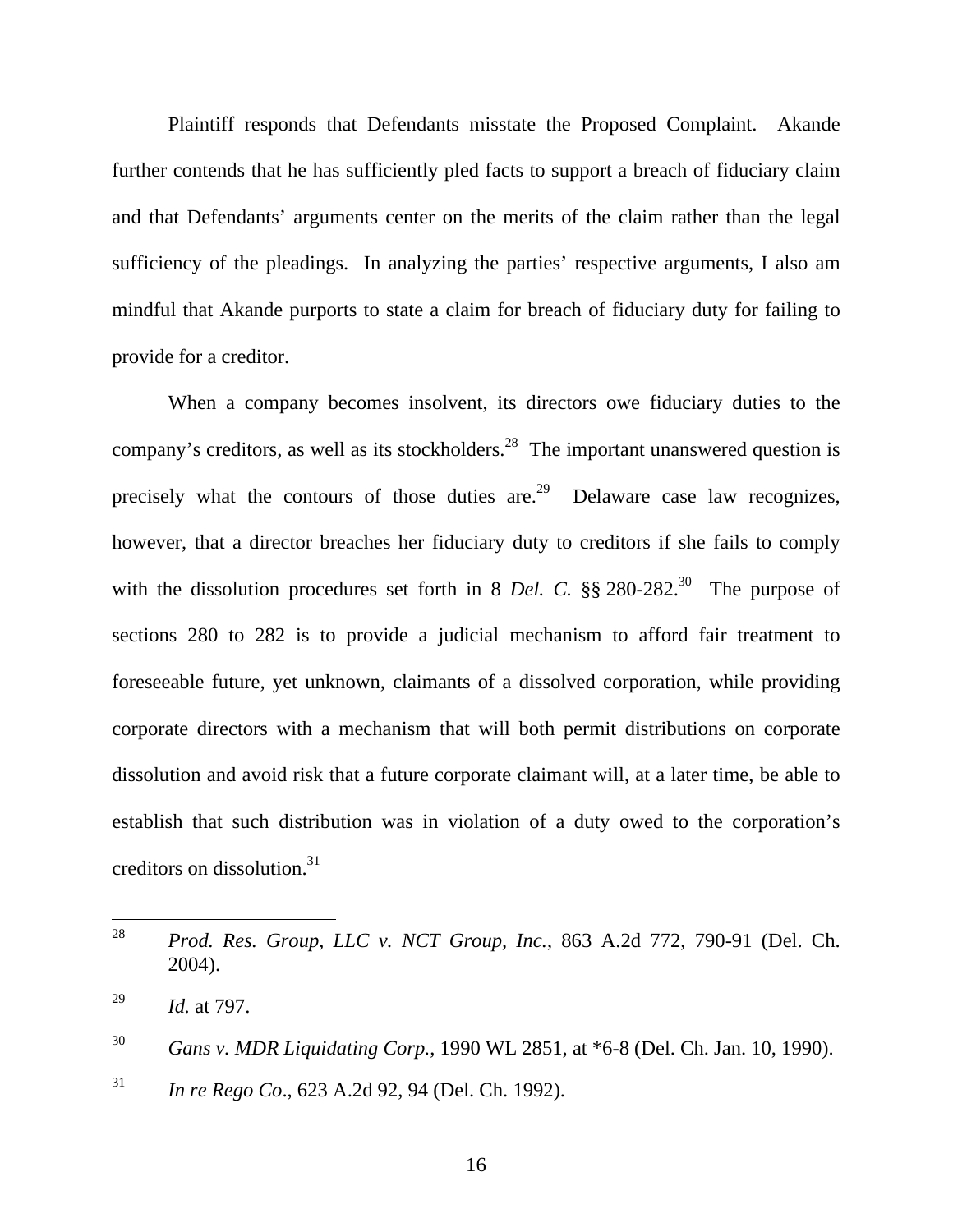Sections 280 to 282 of the Delaware General Corporation Law provide two sets of procedures a company can follow upon dissolution. They can follow either the baseline procedure in 8 *Del.* C.  $\S 281(b)$  or the elective procedures in  $\S § 280$  and  $281(a)$ .<sup>32</sup> Because the Proposed Complaint does not indicate which procedure TransAir followed, I will address both.

#### **1. The elective procedures (Sections 280 and 281(a))**

The elective procedure of section  $280(a)(1)$  provides that upon dissolution a corporation may give notice of the dissolution, requiring all persons having a claim against the corporation that is not already pending in a proceeding to present it. The statute further provides that "the corporation or successor entity shall mail a copy of such notice by certified or registered mail, return receipt requested, to each known claimant of the corporation including persons with claims asserted against the corporation in a pending action, suit or proceeding to which the corporation is a party."

Thus, to plead a breach of fiduciary duty claim for failure to comply with § 280(a) Akande must present facts from which one could infer that (1) TransAir elected to give notice of its dissolution to its creditors but did not give notice to Akande and (2) that TransAir knew of the pending action in Nigeria. Defendants admit that they did not give Akande notice of the dissolution. Thus, I only address whether Akande pled facts sufficient to support an inference that TransAir knew about the Nigerian action.

32

<sup>32</sup> *In re Delta Holdings*, Inc.*,* 2004 WL 1752857, at \*6 (Del. Ch. Jul. 26, 2004).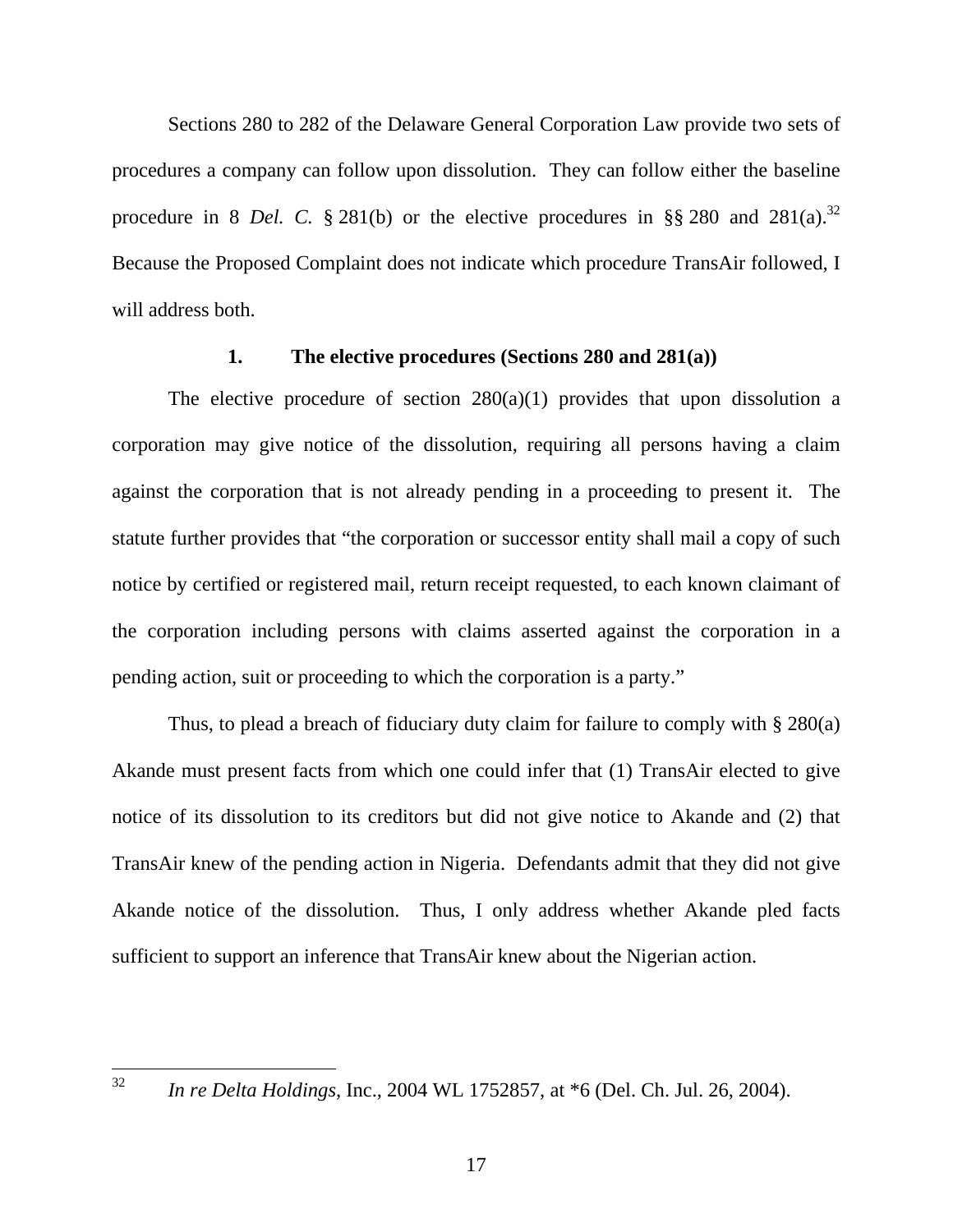In my opinion, the Proposed Complaint does plead sufficient facts to support an inference that TransAir knew about the Nigerian lawsuit. In particular, the Proposed Complaint alleges that Akande served TIA with a copy of the Nigerian Summons and Amended Claim through E.M.S. Courier Service on October 4, 1990.<sup>33</sup> Further, the Proposed Complaint states that in a hearing before the Federal High Court of Nigeria counsel appeared for  $TIA^{34}$  and that, on May 27, 1994, counsel for TIA requested that they be stricken as a defendant from the action.<sup>35</sup> Thus, although Defendants deny that they had notice, I conclude based on the allegations in the Proposed Complaint that Akande conceivably could prove that TIA (or TransAir) knew about the Nigerian action.

Defendants further assert that because the Proposed Complaint acknowledges that "TIA was dissolved and liquidated prior to the entry of the Judgment," they did not have to provide for Akande as a potential creditor. Section  $280(a)(1)$ , however, explicitly requires a Delaware corporation that decides to provide notice to its creditors to include among those receiving notice "persons with claims asserted against the corporation in a *pending* action, suit or proceeding to which the corporation is a party.<sup>"36</sup> Thus, if TransAir did give notice, the statute explicitly requires that it provide such notice of its dissolution to individuals like Akande who have a pending action against it. Consequently, while Akande ultimately may not prevail on these allegations, the

<sup>33</sup> Compl. ¶[ 59-60.

 $^{34}$  *Id.*  $\P$  61-62.

 $^{35}$  *Id.* 171.

<sup>36 8</sup> *Del. C.* § 280(a)(1) (emphasis added).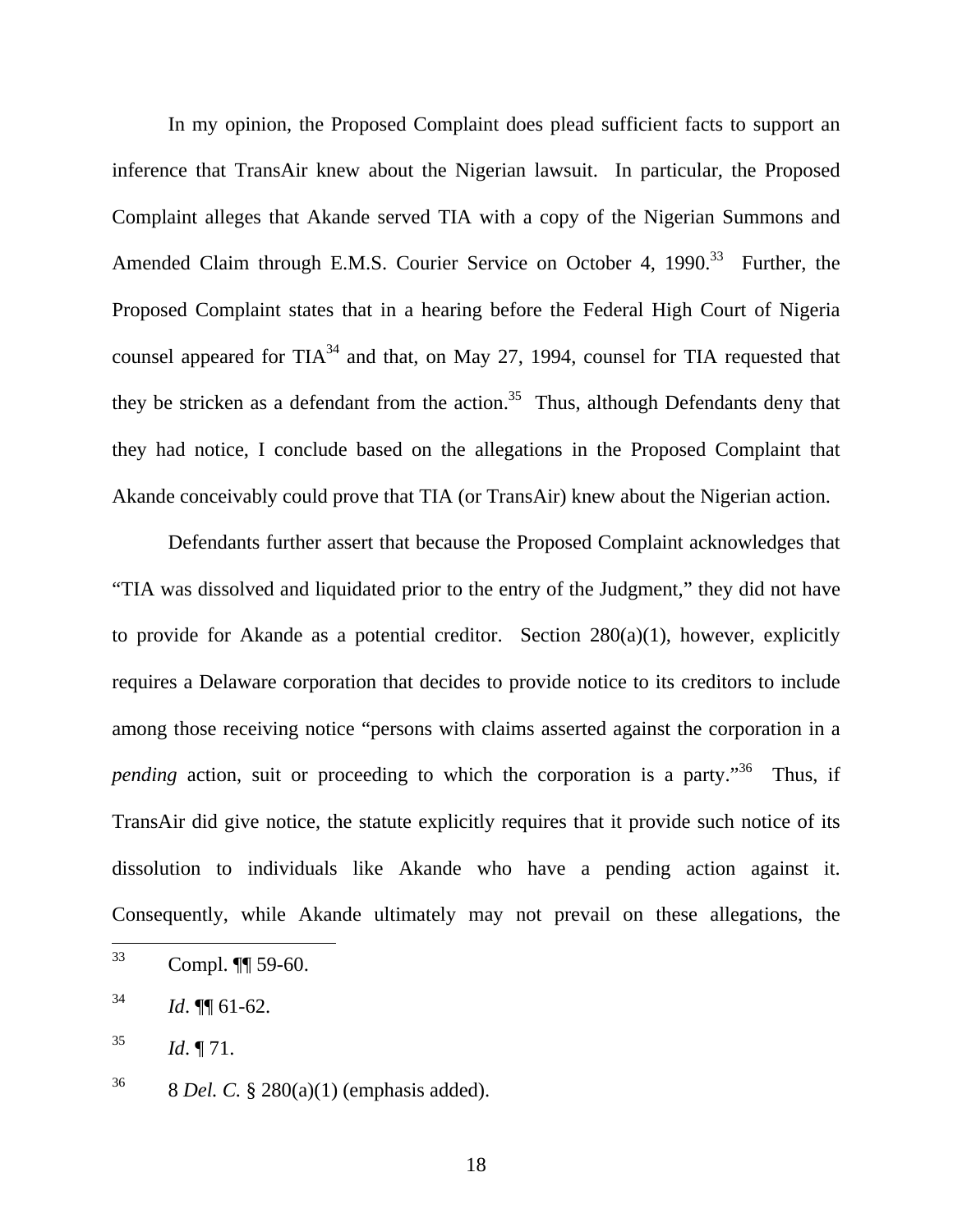Proposed Complaint alleges sufficient facts to survive a motion to dismiss, if TransAir proceeded under section 280 or 281(a). Thus, amending the fiduciary duty claim would not be futile.

## **2. The Default Provision (Section 281(b))**

Section 281(b) provides:

A dissolved corporation or successor entity which has not followed the procedures described in § 280 of this title shall, prior to the expiration of the period described in § 278 of this title, adopt a plan of distribution pursuant to which the dissolved corporation or successor entity . . . (ii) shall make such provision as will be reasonably likely to be sufficient to provide compensation for any claim against the corporation which is the subject of a pending action, suit or proceeding to which the corporation is a party and (iii) shall make such provision as will be reasonably likely to be sufficient to provide compensation for claims that have not been made known to the corporation or that have not arisen but that, based on facts known to the corporation or successor entity, are likely to arise or to become known to the corporation or successor entity within 10 years after the date of dissolution.

As discussed above, the Proposed Complaint supports an inference that Defendants knew of the lawsuit in Nigeria and the resulting judgment. The Proposed Complaint also alleges that TransAir, in connection with its dissolution, did not make a provision that would be reasonably likely to provide compensation for Akande's pending claim.<sup>37</sup> The Proposed Complaint alleges that TransAir and the individual Defendants, who were its directors, distributed TransAir's assets to Transamerica without adequately providing for

<sup>37</sup> Moreover, even if TransAir did provide for Akande's claim, compliance with § 281(b)'s standard, "reasonably likely to be sufficient," is still litigable. *In re Rego Co.*, 623 A.2d at 97.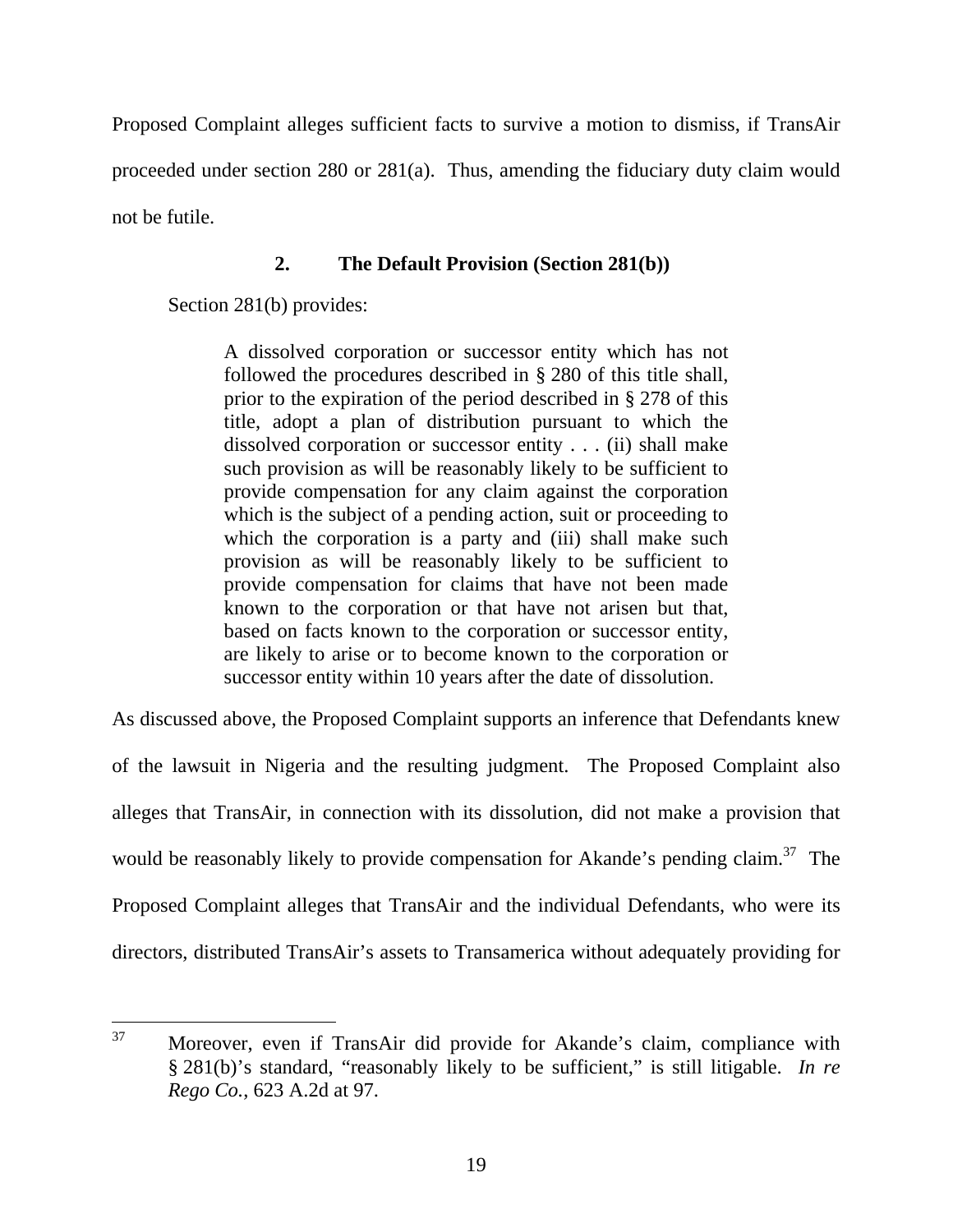the claims of TransAir's creditors, including Akande.<sup>38</sup> Consequently, Akande has alleged sufficient facts in support of his claim that Defendants failed to meet the requirements of Section 281(b)(ii) to survive a motion to dismiss. Therefore, the fiduciary duty claim in the Proposed Complaint would not be futile.

## **E. The Proposed Amendments Relating to the Constructive Trust Claim**

Defendants argue that the proposed constructive trust claim attempts to pursue the very relief Akande had sought in his now abandoned petition for the appointment of a receiver and cancellation of TransAir's Certificate of Dissolution. Akande responds that the relief afforded by the appointment of a receiver differs from that of a constructive trust.

A receiver is an agent appointed by the court to take charge of, conserve, and, in most cases, administer the assets of a corporation. A receiver's appointment is for the benefit of all interested parties, including those who may ultimately establish rights in the case.39 Thus, appointment of a receiver is an intermediate remedy to preserve assets until litigation is resolved.<sup>40</sup> In contrast, "[a] constructive trust is an equitable remedy imposed to compel a person who wrongfully has obtained or asserted title to property, by virtue of fraud . . . to hold such property in trust for the person by whom in equity it should be

<sup>38</sup> Compl. ¶[ 142, 147.

<sup>39</sup> *Hannigan v. Italo Petroleum Corp. of Am.*, 181 A. 4, 5 (Del. Super. 1935).

<sup>40</sup> *Beal Bank, SSB v. Lucks*, 1999 WL 413356, at \*5 (Del. Ch. June 11, 1999).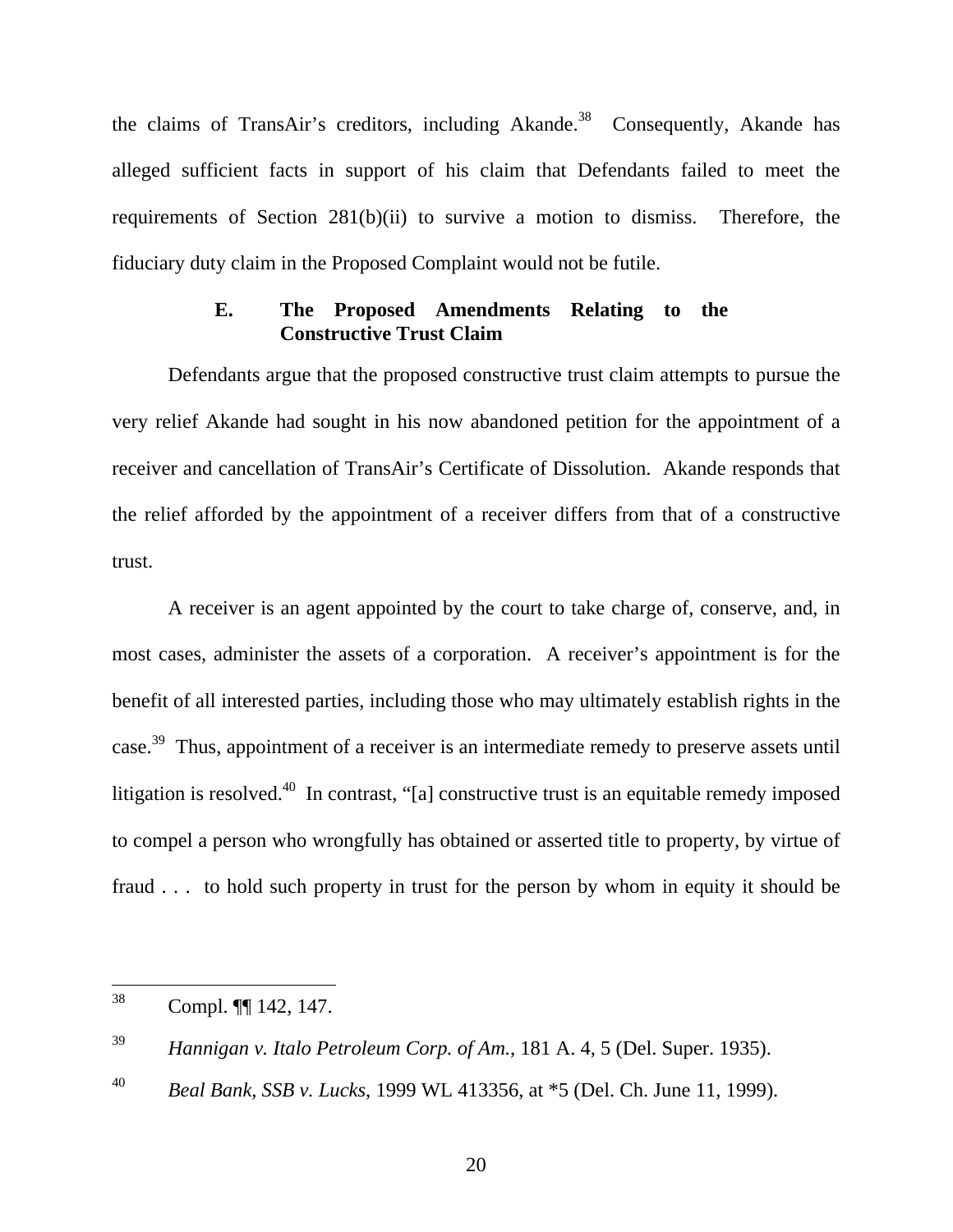owned and enjoyed and convey it to that rightful owner."<sup>41</sup> Thus, imposition of a constructive trust "is really an element of the final relief to which the plaintiff would be entitled only if it proved its case on the merits."<sup>42</sup> A receiver provides relief during litigation whereas a constructive trust provides a form of ultimate relief. Therefore, a constructive trust differs from the relief sought in Akande's abandoned petition for appointment of a receiver.

Additionally, if Akande succeeds in this action, a constructive trust conceivably could constitute an appropriate form of relief. Specifically, on dissolution corporate directors have obligations to creditors and, in appropriate circumstances, "creditors of whom the corporation had reason to know, have an equitable right to follow corporate assets and to impress a constructive trust upon them in the hands of shareholders."<sup>43</sup> Akande's Proposed Complaint alleges that he has an unsatisfied judgment and that Defendant Transamerica, TransAir's sole stockholder, has assets obtained from TransAir from which the judgment can be satisfied. Therefore, for purposes of Akande's motion to amend, I do not consider his proposed claim for a constructive trust to be legally insufficient or futile.

21

<sup>41</sup> <sup>41</sup> *Prestancia Mgmt. Group, Inc. v. Virginia Heritage Found., II LLC*¸ 2005 WL 1364616, at \*6 n.51 (Del. Ch. May 27, 2005) (internal quotations omitted).

<sup>42</sup> *Richard Y. Johnson, Inc. v. Just-In Const., Inc.*, 2006 WL 75308, at \*2 (Del. Ch. Jan. 6, 2006).

<sup>43</sup> *In re Rego Co.*, 623 A.2d at 95.